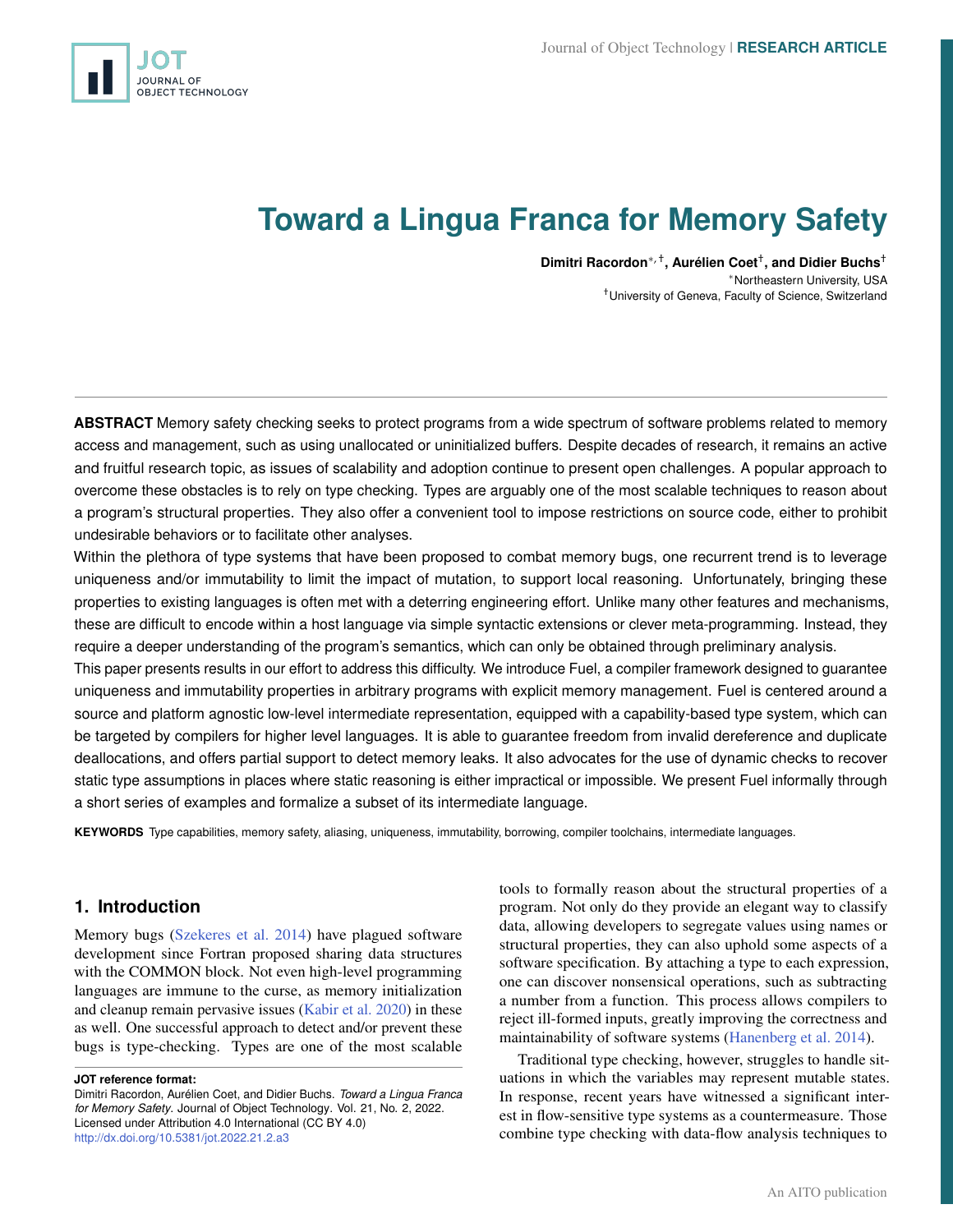describe properties that depend on a program's execution flow. They are particularly well-suited to express memory safety properties, therefore strengthening the static guarantees compilers can establish on a program's correctness.

Unfortunately, defining and implementing such type systems is often met with a surprisingly painful effort. Novel language features regularly emerge in "featherweight" formal calculi (e.g., [\(Racordon & Buchs](#page-19-0) [2020\)](#page-19-0)), before they are reified under various forms in actual programming languages. Oftentimes, one can "encode" new features within an existing host language, using clever meta-programming [\(Ballantyne et al.](#page-17-0) [2020;](#page-17-0) [Ichikawa & Chiba](#page-18-2) [2017\)](#page-18-2), at a relatively low engineering cost. This technique is not limited to syntactic extensions. Static semantics too can be expanded into the host's type system [\(Imai](#page-18-3) [et al.](#page-18-3) [2020\)](#page-18-3). However, this approach fails when extensions are orthogonal to the existing concepts. In particular, flow-sensitive type systems aim to enforce additional program-wise restrictions to support general assumptions about safety guarantees. These restrictions use information that is often absent from a traditional type system. In other words, they require a more intimate understanding of the program's semantics.

One solution is to integrate these aspects with the host language at a deeper level, within its compiler. Compilers are usually implemented as so-called "toolchains" of specialized components. Each link of the chain consumes a specific input and generates a specific output, eventually leading to an executable program. This decomposition does not only contribute to more maintainable software architectures, it also provides a great opportunity to insert auxiliary analyzers. Conceptually, one simply has to "plug" their extension at the appropriate spot within the toolchain, and work on the intermediate representation (IR) that is exchanged between two components.

The advantages are manifold. IRs offer a refined description of the program's semantics and are often much smaller than surface languages by eliminating syntactic sugar and "lowering" some high-level abstractions. This property has been exploited by numerous tools, such as Java Pathfinder [\(Visser](#page-20-1) [& Mehlitz](#page-20-1) [2005\)](#page-20-1) and PhASAR [\(Schubert et al.](#page-19-1) [2019\)](#page-19-1), which detect defects in Java and C++, respectively. Furthermore, IRs support some form of language-agnosticism. For instance, the LLVM compiler infrastructure [\(Lattner & Adve](#page-18-4) [2004\)](#page-18-4) achieves relative language independence by the means of a universal RISC-like instruction set, called LLVM IR, specialized for program optimizations. This dramatically reduces the engineering effort, removing the need to re-implement common program optimizations and code generation for a specific CPU target when developing a new language front-end: a compiler can simply target LLVM IR to benefit from LLVM's implementation of optimizations and code generation.

IRs suitable to reason about flow-sensitive type systems are currently lacking. LLVM IR loses relevant information with respect to aliasing properties. For instance, inferring the lifetime of a pointer might be challenging, whereas the source language can provide valuable insights to determine its scope (with annotations, for example). Further, high-level constructs may translate to sophisticated patterns that become difficult to identify at a lower level, due for instance to type erasure, reliance on a runtime library, or intricate control flow. More specialized IRs, such as Java bytecode [\(Lindholm et al.](#page-18-5) [2014\)](#page-18-5), may address some of these shortcomings, but at the cost of opinionated memory models which might fail to accurately capture certain semantics. For example, the Java bytecode does not support explicit memory management.

Finally, although more academic IRs come closer, such as Boogie [\(Barnett et al.](#page-17-1) [2005\)](#page-17-1), Why [\(Filliâtre & Paskevich](#page-18-6) [2013\)](#page-18-6) and Viper [\(Müller et al.](#page-19-2) [2017\)](#page-19-2), they lean toward full functional correctness rather than more conservative safety properties. In other words, they offer stronger guarantees at the expense of complex specifications that are difficult to synthesize. These observations suggest the need for a new framework to soften the implementation burden of type-based memory safety checking. This endeavor prompts the following research questions:

## RQ1 *What is the appropriate expressiveness to reason about mutable memory states?*

Over the years, numerous type disciplines and language mechanisms have been proposed to enforce memory safety properties, based on various principles (e.g. capabilities [\(Smith et al.](#page-19-3) [2000;](#page-19-3) [Naden et al.](#page-19-4) [2012\)](#page-19-4), ownership types [\(Clarke et al.](#page-17-2) [2013\)](#page-17-2), effects [\(Nielson & Nielson](#page-19-5) [1999\)](#page-19-5), etc.). Unsurprisingly, all come with their own set of strengths and weaknesses, turning the identification of a common denominator into a challenge.

RQ2 *What is the appropriate level of abstraction for a memory safety checking framework?*

This question relates to the above-mentioned issue with LLVM IR, and its inability to exploit insights from the surface language with respect to aliasing properties. A framework directed at a flow-sensitive analysis should sit at an abstraction level that is high enough to retain relevant structural information, but low enough to keep the analysis as simple and as generalizable as possible.

## RQ3 *Where should a memory safety checking framework be plugged into a compiler toolchain?*

This third question follows naturally from the first one, as the framework's abstraction level correlates with its depth in the toolchain. While compilers are expected to preserve the semantics of the program they translate, its representation typically diverges from that of the original source code the further it moves along the chain. It is therefore tempting to stay as close as possible from the first stages. Nonetheless, jumping in at a later stage will contribute to language-agnosticism.

This paper reports results in our ongoing effort to answer these questions. Our objective is to lay down the foundation for a reusable, language-agnostic tool to express and check properties pertaining to memory safety. Drawing inspiration from LLVM, we present Fuel, a compiler framework centered around a low-level programming language that relies on type capabilities to keep track of mutable states and describe aliasing relationships. Fuel supports intra-procedural reasoning,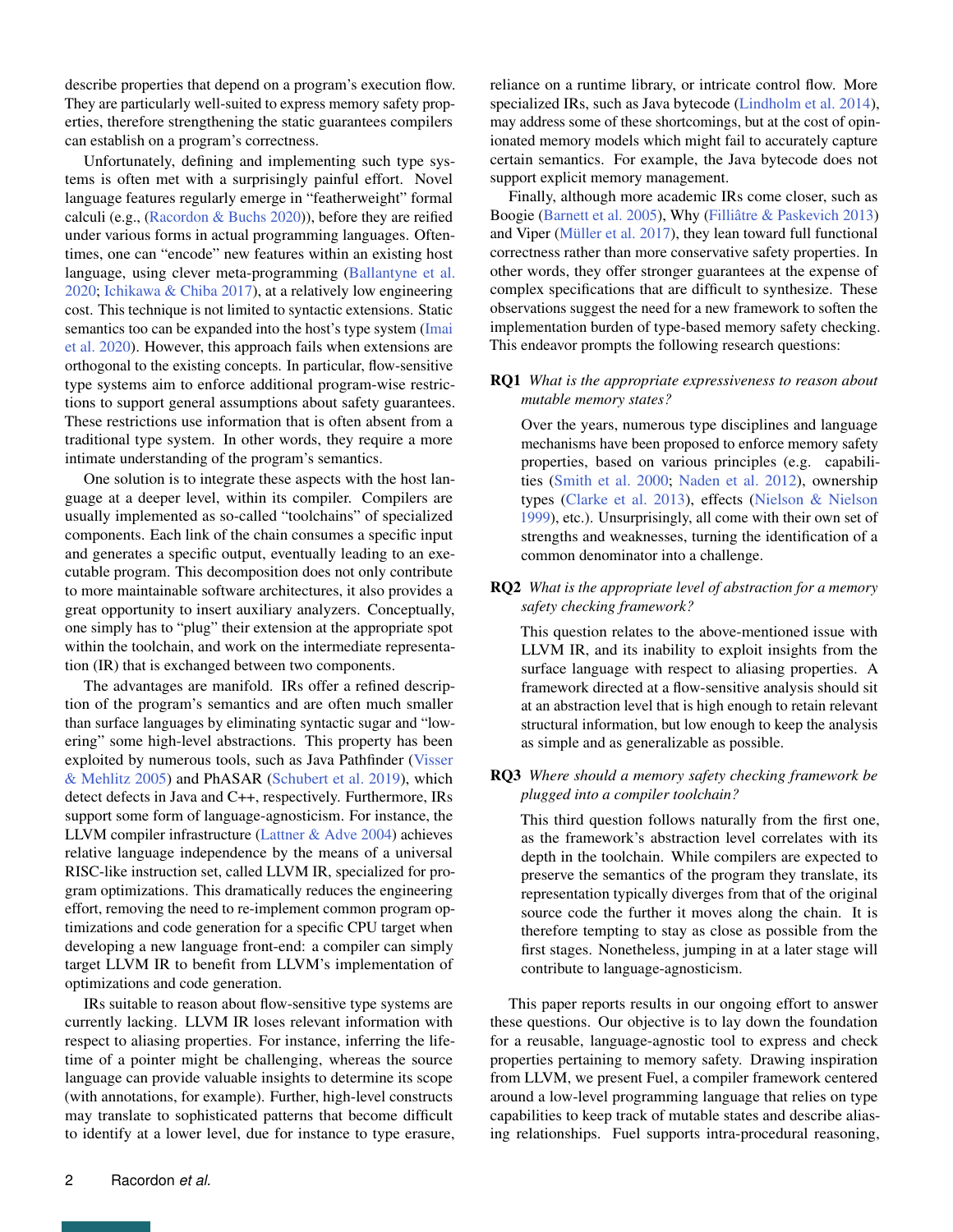using annotations to thread typing assumptions across function boundaries, and leverages dynamic checks to recover static assumptions in places where static reasoning is impractical or impossible.

In section [2,](#page-2-0) we present some background on memory safety checking with a particular focus on type-based approaches. We then introduce our framework informally in section [4](#page-6-0) by translating a handful of small C and Rust programs. In section [5,](#page-10-0) we formalize a subset of its IR, for which we describe the dynamic and static semantics, and we end in section [6](#page-16-0) with a brief discussion on open challenges. This paper is accompanied by an artifact, a library and standalone compiler for Fuel programs, whose implementation is distributed as open-source software on GitHub: [https://github.com/kyouko-taiga/fuel.](https://github.com/kyouko-taiga/fuel)

# <span id="page-2-0"></span>**2. Background and related work**

The term "memory safety" can bear different meanings, depending on the context in which it is being used. This paper is interested in properties aimed at ensuring that access to a machine's memory do not cause crashes or undefined behaviors. In the vast realm of errors that can violate such properties, we specifically focus on the following categories:

- Invalid dereference errors These occur when a program attempts to read a value at a location that is no longer allocated (a.k.a. use-after-free) or that does not exist (e.g., null dereference).
- Invalid deallocation errors These occur when a program attempts to deallocate memory that was already freed, or memory that does not reside in the heap and must not be freed manually (e.g., stack-allocated and static memory).
- Memory leaks These occur when a program does not deallocate memory that is no longer needed or accessible.

While it is sometimes believed that only unsafe low-level languages (e.g., C/C++) suffer from these types of errors, we stress that they also impact safer systems. For instance, null derefer-ences and memory leaks are quite common in Java or Python.<sup>[1](#page-0-0)</sup>

There exists a large body of work dedicated to analysis techniques and language mechanisms for memory safety. This section introduces some background on the topics most closely related to Fuel's principle and objectives, and briefly reviews related literature.

# **2.1. Static program analysis**

Static analysis encompasses an array of techniques designed to discover and/or enforce specific properties without actually executing a program.

*2.1.1. Pointer analysis* The above-mentioned memory errors relate to the use of pointers or references, made pervasive not only in the context of low-level system programming, but also with the success of Smalltalk-inspired object-oriented languages, where every object is represented by a reference to a

container holding its internal representation. As a response, pointer analysis [\(Smaragdakis & Balatsouras](#page-19-6) [2015\)](#page-19-6) (sometimes called "points-to analysis") has emerged as a common countermeasure. The technique consists of determining the set of values to which a pointer may refer (a.k.a. its points-to set), in order to check for some invariant before it is used.

After three decades of research, pointer analysis is now generally well understood and has been adopted by a wide range of industry-ready applications (e.g. Clang Static Analyzer [\(Clang](#page-17-4) [Project](#page-17-4) [2021\)](#page-17-4) or Cppcheck [\(Marjamäki](#page-19-7) [2021\)](#page-19-7)). Nonetheless, open challenges remain with respect to scalability, dynamic features (as popularized by modern scripting languages), and the increasing popularity of modular compilation [\(Thakur](#page-20-2) [2020\)](#page-20-2). Both aspects press on an important weakness of pointer analysis, namely that it typically expects visibility on the whole program statically.

**2.1.2. Type systems** A difficult problem pointer analysis has to overcome stems from the number of different situations it has to consider. In particular, low-level languages impose little to no constraint on how a program may manipulate memory. This opens the gates to a realm of wild features, such as pointer arithmetics or value reinterpretation (e.g., C++'s reinterpret\_cast) that are difficult to analyze. One way to tackle this problem is to restrict these features' applicability to cases that are simpler to examine, typically through the means of a type system.

Classic type systems understand types as invariant assumptions on the nature of an expression, including program variables. In other words, if a variable is found to have type *τ* at some location, then it is assumed that it should have type *τ* everywhere else. This convenient presupposition is inherited from functional programming languages, where program variables are mere placeholders for immutable values.

For example, consider a simple expression let  $y = f(x)$  in  $g(y, y)$ . A classic type system will deduce that f has type  $\tau_1 \rightarrow \tau_2$ , that y has type  $\tau_2$ , and that g has type  $\tau_2$ ,  $\tau_2 \rightarrow \tau_3$ . Hence, if that expression is well-typed, then so is the same expression where  $f(x)$  is substituted for y (i.e.,  $g(f(x), f(x))$ ), thanks to referential transparency. Unfortunately, this reasoning fails in the presence of references to mutable state, as f could be a function that mutates the state referred by x.

This issue is particularly stringent in imperative languages, where computation is described through sequences of operations that interact with a mutable state, generally represented by the machine's memory. While variables can still be understood as value placeholders, they are no longer merely substituted. Instead, they denote memory containers from which one may read or to which one may write a value. Thus, declaring that a variable has type *τ* usually specifies that the values that it *stores* have type *τ*—a distinction often dismissed, in spite of its significance.

In Java, for instance, a method *f* with a type  $\tau_1 \rightarrow \tau_2$  can be called with either a literal value of type  $\tau_1$  or a variable whose values have type  $\tau_1$ . This simplification has an obvious practical justification, as the alternative would compel developers to provide an additional method to accept *containers* (i.e.,

 $1$  Although both languages provide means to "catch" null dereference at runtime, doing so is usually discouraged [\(Bloch](#page-17-3) [2008\)](#page-17-3).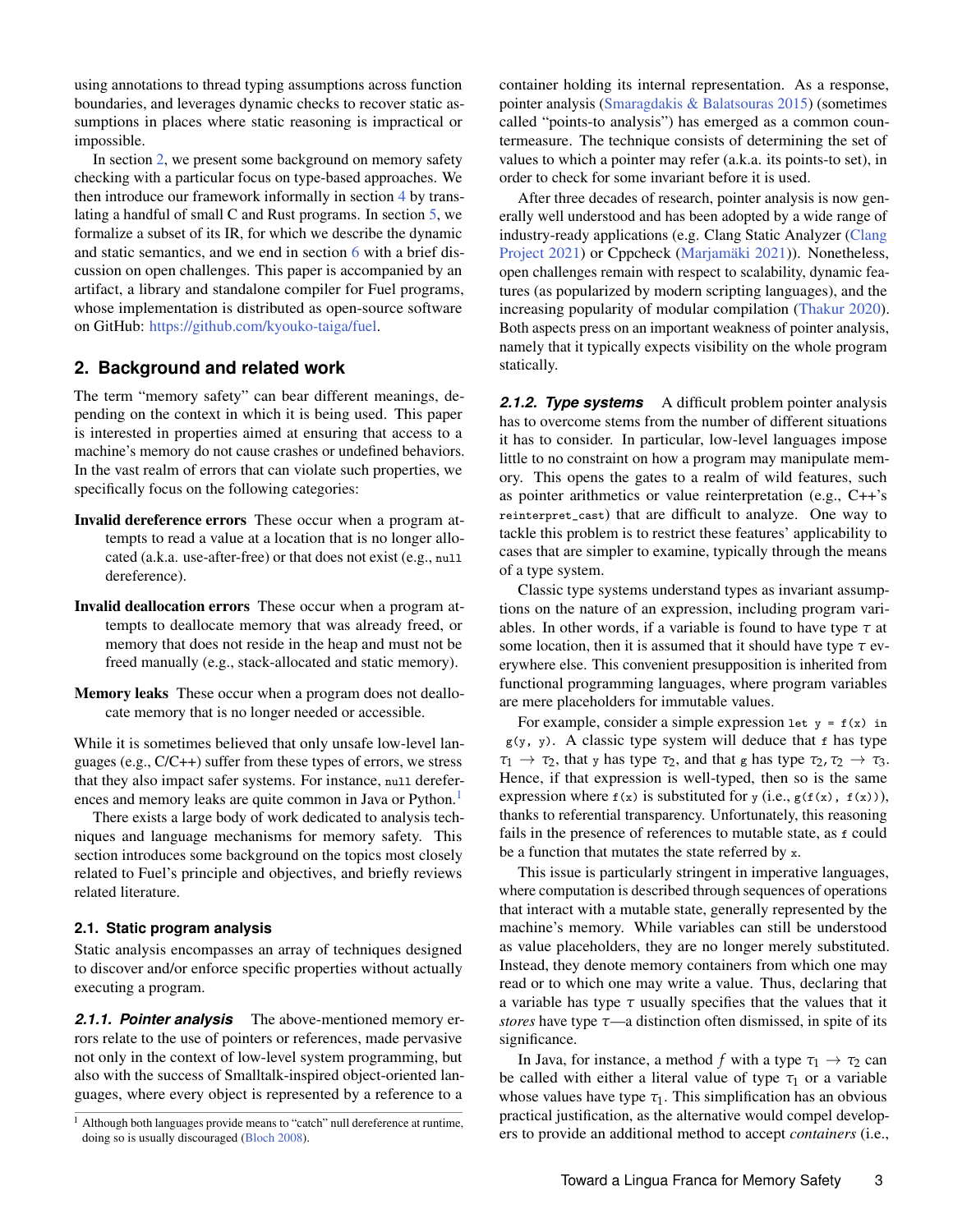variables) holding values of type  $\tau_1$ , or to use an explicit operation to dereference a variable. But it also has far-reaching consequences. Since the container's type is confounded with that of the contained value, the type system becomes unable to distinguish between them. It follows that it can only ignore the fact that a variable may not hold any value before it is used in an operation. A pedantic type checker could preserve the distinction and require explicit checks every time one expects to read a value from a container [\(Dietl et al.](#page-18-7) [2011\)](#page-18-7). A less cumbersome approach is to run some form of dataflow analysis to determine whether a container can be safely used whenever it appears in an expression [\(Liu et al.](#page-18-8) [2020;](#page-18-8) [Nieto et al.](#page-19-8) [2020;](#page-19-8) [Kabir et al.](#page-18-0) [2020\)](#page-18-0).

More advanced type systems recognize that type assumptions are actually *not* necessarily invariant, but may depend on the program's "flow". In other words, they accept that variables may have different types throughout the execution of the program, according to the operations in which they are involved, effectively expressing the container's state. A comprehensive review of such systems is beyond the scope of this paper. Instead, we settle for a brief description of the approaches most closely related to our work.

**Substructural type systems** Type-based formalisms are usually formalized in the form of a deductive system based on inference rules. The deduction process exploits three structural properties (exchange, contraction and weakening [\(Reynolds](#page-19-9) [1998b\)](#page-19-9)) to determine well-typedness. Substructural type systems are formalisms in which one or several of these properties do not hold. They provide an elegant way to encode the variance of typing assumptions within the meta-theory, altering the classical way to apprehend type checking and inference.

Substructural type systems are suitable to reason about elaborate properties of memory, such as aliasing relationships and memory safety. Linear [\(Wadler](#page-20-3) [1990\)](#page-20-3) and affine [\(Tov & Pucella](#page-20-4) [2011\)](#page-20-4) types, in particular, have received the most attention and even found their way into mainstream programming languages, such as Rust and C++. Linear types require that typing assumptions be used *exactly* once, by waving contraction and weakening. This effectively imposes an outright ban on aliasing and can be leveraged to guarantee freedom from memory leaks. In contrast, affine types preserve weakening and thus only require that typing assumptions be used *at most* once. Such a relaxation is justified by the ubiquity of garbage collection mechanisms in modern programming languages.

**Capability-based systems** Originally proposed as a generalization of reference annotations [\(J. Boyland et al.](#page-17-5) [2001\)](#page-17-5), type capability-based approaches encompass techniques that extend types with context-sensitive properties. A capability is a token describing the set of operations that can be performed on a specific program variable, such as reading its contents, and that flows in and out of a function. In other words, capabilities enable additional information to be transferred between a caller and a callee.

One advantage of this technique over substructural typesystems is that it dissociates pointer values, which can be copied freely, from the permission to use them [\(Smith et al.](#page-19-3) [2000\)](#page-19-3). Hence, it supports the encoding of mutable self-referential data structures (e.g., graphs), albeit through relatively sophisticated constructs [\(Walker & Morrisett](#page-20-5) [2000;](#page-20-5) [Maeda et al.](#page-18-9) [2011\)](#page-18-9).

Capabilities generally aim at formalizing two properties: *uniqueness* and *immutability*. The former tightly couples capability-based approaches with substructural type systems, while the latter strives to tame unintended mutations. While these properties lead to a quite restrictive typing discipline, several mechanisms have been proposed to relax them, notably including borrowing [\(Naden et al.](#page-19-4) [2012\)](#page-19-4), nesting [\(J. T. Boy](#page-17-6)[land](#page-17-6) [2010\)](#page-17-6), and adoption/focus [\(Fähndrich & DeLine](#page-18-10) [2002\)](#page-18-10). Capabilities are of particular interest in the context of concurrent programming, often to guarantee data race freedom. Successful realizations include Pony [\(Clebsch et al.](#page-17-7) [2015\)](#page-17-7) and Encore [\(Brandauer et al.](#page-17-8) [2015\)](#page-17-8).

Rather than asking for capabilities to perform certain operations, a function may simply advertise the kind of side effects in a type-and-effect system [\(Rytz et al.](#page-19-10) [2013\)](#page-19-10). Effects can express the same kind of safety guarantees as type capabilities, but in a more declarative fashion. In fact, both approaches are equivalent [\(Gordon](#page-18-11) [2020\)](#page-18-11).

**Ownership types** Ownership types [\(Clarke et al.](#page-17-2) [2013\)](#page-17-2) propose to uphold the encapsulation principle to limit the visibility of object mutations and prevent "spooky actions at a distance". The essence of this approach is to partition the memory into topologically nested regions whose ownership is attributed to a particular object. Intuitively, a region corresponds to the container holding the object's internal representation, while its owner is a reference to that container. From there, various restrictions can be applied to the access to a region's contents. Ownership types are deeply intertwined with object-oriented programming. Hence, most restriction policies are based on the idea that regions are associated with methods, attributing them privileged access to the object's internal representation.

Unlike the other approaches we reviewed so far, ownership types are traditionally flow-insensitive and rely on access restrictions to enable local reasoning. Therefore, although they can be leveraged to speed-up static analysis, they are not as well-suited to address the kind of memory errors that we have listed.

## **2.2. Dynamic program analysis**

Another common technique to detect and/or fend memory bugs is to instrument the program with runtime guards to detect improper uses. There exist two main implementation strategies: dynamic binary instrumentation (DBI) [\(Buck & Hollingsworth](#page-17-9) [2000\)](#page-17-9) and compile time instrumentation (CTI) [\(Stepanov &](#page-19-11) [Serebryany](#page-19-11) [2015\)](#page-19-11). The former consists of interpreting native code while inserting probes and other analysis routines to monitor the application. DBI does not even require access to the program's source, and is therefore completely agnostic of the input language. However, it comes at the price of a significant overhead in both time and space, restricting its use for debugging and profiling purposes. One successful application of this approach is Valgrind [\(Nethercote & Seward](#page-19-12) [2007\)](#page-19-12) a powerful memory analyzer able to detect various errors including buffer overflows, leaks and uses of free or uninitialized memory.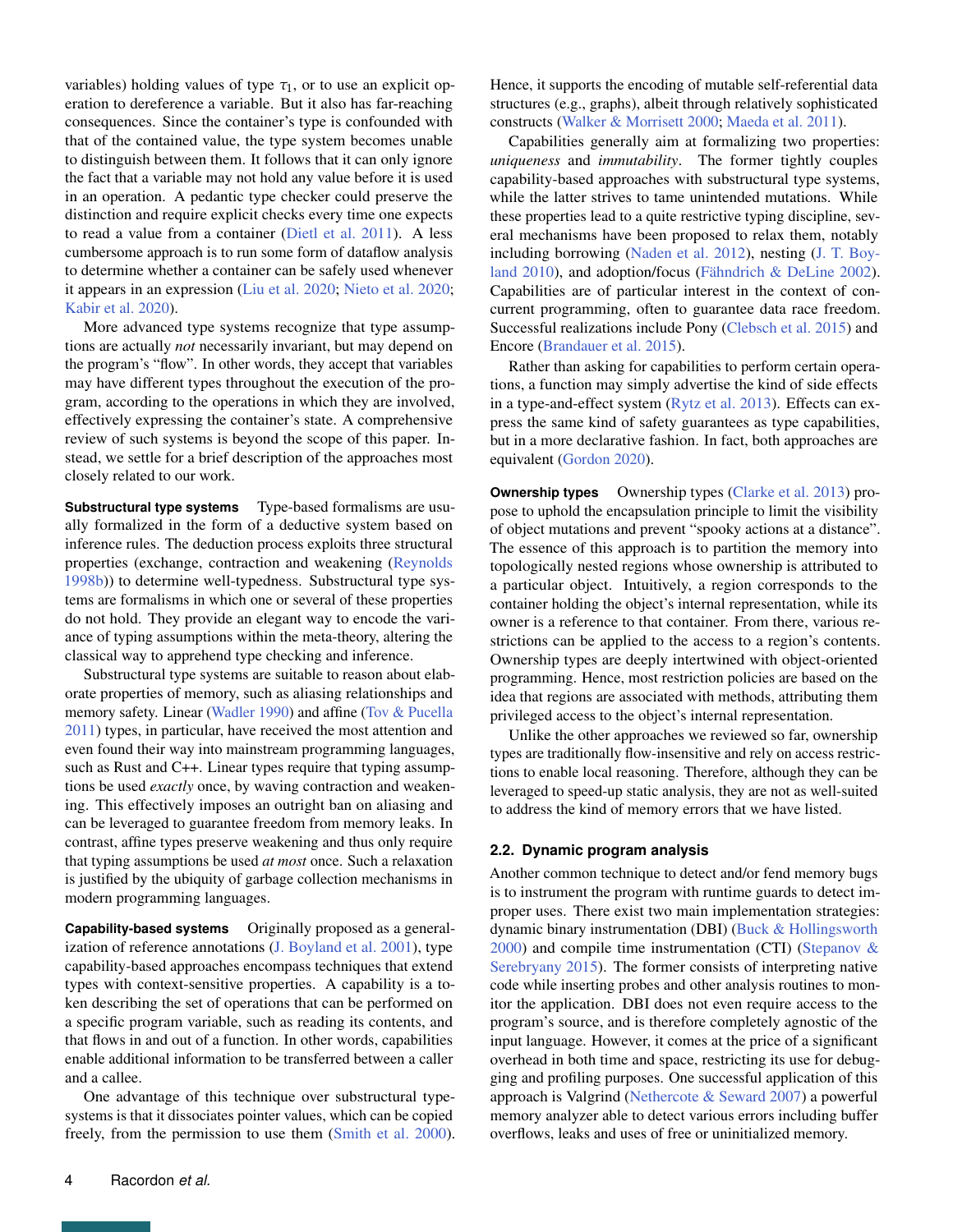In contrast, CTI sacrifices flexibility for better performance. Some language agnosticism can be achieved nonetheless, by relying on compiler IRs rather than actual language sources. For instance, AddressSanitizer [\(Serebryany et al.](#page-19-13) [2012\)](#page-19-13) instruments LLVM IR [\(Lattner & Adve](#page-18-4) [2004\)](#page-18-4) to support multiple languages, including C/C++, Swift and Rust, while running only two times slower than the uninstrumented program (in comparison, Valgrind is 20 times slower). Another approach consists of disassembling native code to feed it back to a CTI tool [\(Lyu et](#page-18-12) [al.](#page-18-12) [2014\)](#page-18-12). Other frameworks use code instrumentation to fix or remove memory errors automatically for the sake of software resilience (e.g., [\(Berger & Zorn](#page-17-10) [2006;](#page-17-10) [Nguyen & Rinard](#page-19-14) [2007;](#page-19-14) [Long et al.](#page-18-13) [2014\)](#page-18-13)).

While Fuel is a static tool, it relates to dynamic approaches through its use of runtime checks, guarding portions of code for which static analysis is either impractical or impossible. In fact, static analysis can be understood as a way to optimize runtime checks away wherever conservative assumptions are affordable. This observation has already been noted in the past [\(Chalupa et](#page-17-11) [al.](#page-17-11) [2020;](#page-17-11) [Midi et al.](#page-19-15) [2017;](#page-19-15) [Huang & Morrisett](#page-18-14) [2013\)](#page-18-14).

#### **2.3. Hardware based approaches**

More recently, the CHERI project [\(Watson et al.](#page-20-6) [2019\)](#page-20-6) has proposed to enforce memory safety guarantees directly in hardware, through the use of specialized instruction sets and CPUs. The approach relies on so-called *architectural capabilities*, which describe how pointers can be used and to what specific area of memory they provide access. These capabilities are encoded as metadata directly attached to memory addresses, stored in specialized hardware registers and manipulated by *capabilityaware* CPU instructions. A set of hardware enforced rules for capability use guarantee that they cannot be tampered with and that all memory accesses that pass through them are safe. Any attempts to illegally access memory protected by capabilities are caught by the CPU instructions and raise hardware interrupts.

The CHERI model is formally verified [\(Armstrong et al.](#page-17-12) [2019\)](#page-17-12) and has already been implemented in several CPU designs. The framework has also been tested with multiple case studies, notably to guarantee memory safety properties in C/C++ [\(Chis](#page-17-13)[nall et al.](#page-17-13) [2015;](#page-17-13) [Memarian et al.](#page-19-16) [2019\)](#page-19-16).

Just like DBI, an important difference between CHERI and Fuel is that the former is that the former is entirely runtimebased: illegal accesses to memory are caught solely during programs' execution, raising hardware interrupts. In contrast, Fuel leverages runtime checks to feed additional properties to a purely static analysis. Hence, illegal accesses are caught at compile-time.

#### **2.4. Programming languages**

The principles underlying the type systems we have discussed above have made their way into multiple fully-fledged programming languages, providing precious insights for the design of a language-agnostic IR. We briefly review two of them.

**Mezzo** Our work owes a lot to the Mezzo programming language [\(Balabonski et al.](#page-17-14) [2016\)](#page-17-14). Mezzo is a variant of OCaml that uses type capabilities to enforce restrictions on aliasing. Capabilities flow in and out of a function to describe what kind of operation the execution context (or thread) is allowed to perform. The language distinguishes between linear capabilities, representing uniquely owned memory objects, and non-linear ones, representing immutable values. It also advocates for a dynamic mechanism to deal with situations where static capability checking would impose too severe constraints.

In Mezzo, objects can *adopt* a cell, capturing a strong capability. A reverse operation *abandons* an adopted cell, producing a strong capability. This mechanism fits nicely into the traditional encapsulation principle. Objects can carry their own set of related capabilities, while hiding them from the environment.

**Rust** Rust [\(Klabnik & Nichols](#page-18-15) [2018\)](#page-18-15) is aimed at verifying strong memory safety properties by the means of a typing discipline based on uniqueness and ownership. The language associates each pointer with a memory region [\(Tofte et al.](#page-20-7) [2004\)](#page-20-7), delimiting its lifetime. The type system then ensures that a pointer can never be stored at a location whose lifetime exceeds that of its region, and uses uniqueness to guarantee data race freedom. Unlike Mezzo, Rust merges the possession of a pointer's value with the capability to dereference it. This results in an arguably more traditional, albeit quite restrictive type system, at the cost of an elaborate region model. Fortunately, the language goes to great lengths to infer region annotations and alleviate the syntactic overhead.

#### **2.5. The three-phase compiler architecture**

A well-established engineering technique for taming the complexity of large software systems is to split them into simpler, independent, and ideally interchangeable modules. Modern compilers follow this formula and are implemented as "toolchains" of small programs.[2](#page-0-0) While interchangeability is a difficult property to achieve at every step, the whole process can be decomposed into three relatively independent phases, as depicted in Figure [1.](#page-5-0)

*2.5.1. Front-end* The roles of the front-end are twofold: extract and verify the semantics of a program's source. The latter is often provided in the form of human-readable text which has to be tokenized and parsed to create a more abstract representation, called an abstract syntax tree (AST). We refer to this task as the syntactic analysis.

Once syntactic analysis has been completed, various passes of semantic analysis can be carried out on the AST, to detect ill-formed programs, which is notably where type-checking occurs. Compilation may not progress past this point when the program contains errors from which it cannot recover. Instead, the front-end issues an error report, prompting the user to fix the problems encountered.

*2.5.2. Optimization and code generation* The optimizer consumes semantically sensible programs and rewrites them in such ways that they should run faster on a machine. This phase typically involves the use of specialized IRs, such as control flow graphs (CFGs) [\(Alpern et al.](#page-17-15) [1988\)](#page-17-15) and value dependence

<sup>&</sup>lt;sup>2</sup> By "program" we mean "loosely coupled components", not necessarily individual executable entities.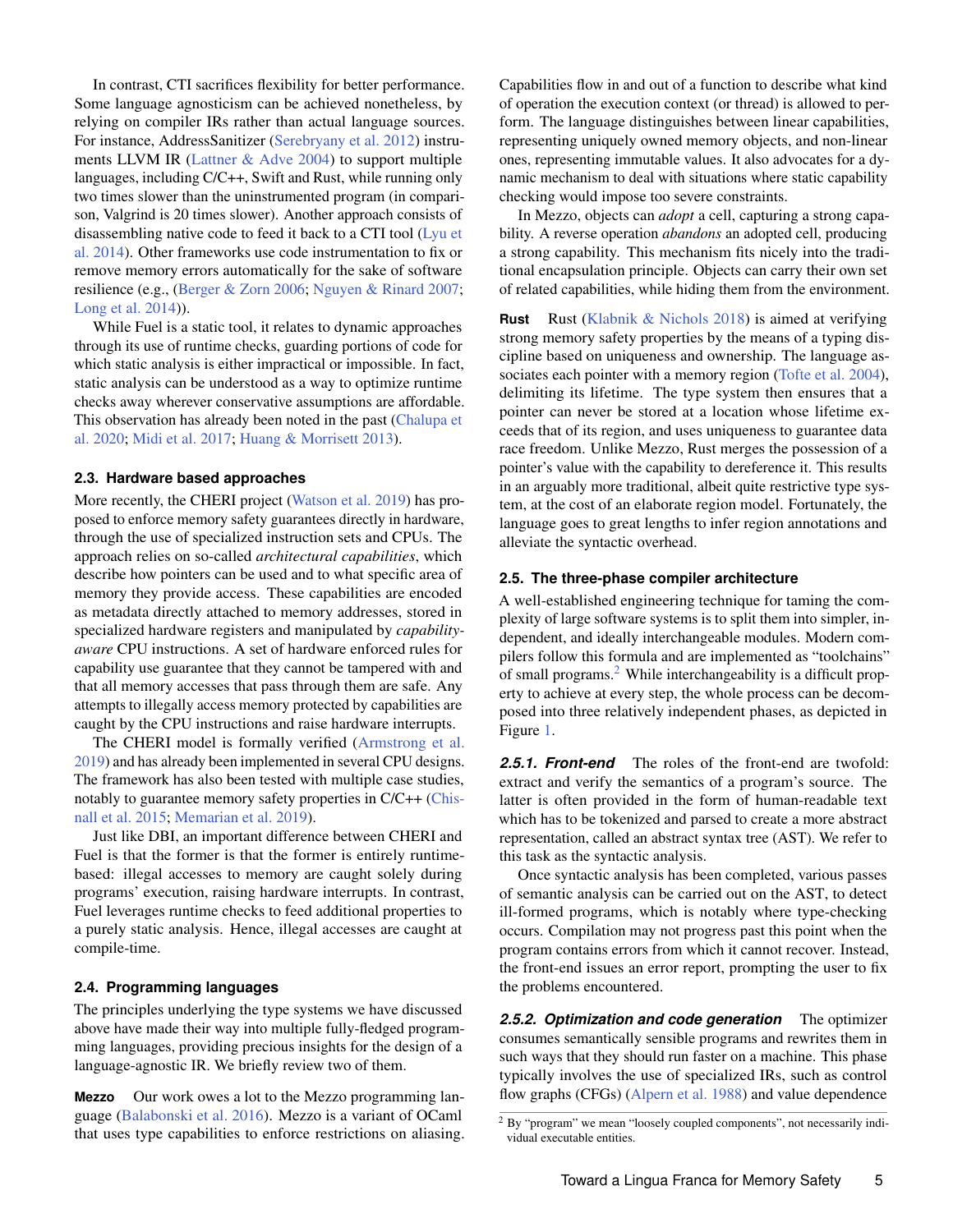<span id="page-5-0"></span>

**Figure 1** The "three-phase" compiler architecture.

graphs (VDGs) [\(Weise et al.](#page-20-8) [1994\)](#page-20-8), which may be more suitable than trees to analyze the program's possible behaviors.

The back-end finally generates code for the target machine. Just as parsing is highly dependent on the source language, code generation is highly dependent on the target. Thus, the back-end may additionally perform some further target-specific optimizations that require knowledge about the target's language and/or hardware (e.g., support for specialized SIMD instructions). It follows that the optimizer is often more tightly coupled with the back-end than it is with the front-end.

Rather than rephrasing the input into some other language, one may directly "execute" the semantic representation produced by the back-end. A compiler operating this way is commonly referred to as an *interpreter*. The boundary between compilation and interpretation is somewhat blurry, as one may argue that a CPU is merely an interpreter for machine code. Nonetheless, the general understanding is that an interpreter is itself a program running another program on top of an existing system.

**LLVM** Loosening coupling between components not only improves maintainability, but also reusability. If a compiler can be split into three independent phases, then it is tempting to design these phases as reusable components in different toolchains. One influential product of this observation is LLVM [\(Lattner](#page-18-4) [& Adve](#page-18-4) [2004\)](#page-18-4). Originally designed as a common framework to perform program optimizations, LLVM has blossomed into a popular middleware in numerous compilers, including Clang (C/C++ and Objective-C), GHC (Haskell) and rustc (Rust). The framework can be seen as the end of a compiler toolchain. It comprises a highly customizable code optimizer and features code generators for various hardware architectures. Its biggest strength is that it is centered around a single IR, called LLVM, that provides a common, front-end agnostic language to conduct static program analysis, apply code optimizations, and generate machine code. This enables compiler developers to unlock a huge collection of tools at the comparatively low engineering cost of translating source code into LLVM IR.

LLVM IR does not feature any control flow structure beyond basic instruction blocks. Loops and conditional statements are expressed by the means of conditional jumps and phi instructions, at the risk of obfuscating some of the original structural properties of a program. Nonetheless, the language features

a collection of attribute annotations to specify properties and declare restrictions on pointers. While those are typically not verified by the LLVM architecture itself, they can be leveraged by static analysis tools and code generators.

# **3. The Fuel framework**

Fuel is a compiler framework designed to check memory safety properties on programs with explicit memory management. It is centered around a low-level programming language, Fuel IR. The latter is equipped with a capability-based type system that guarantees freedom from invalid dereference and invalid deallocation errors, and has limited support for leak detection. Hence, static analysis is carried out by simply type checking programs. The entire framework is provided as a library, intended to be integrated within an existing compiler toolchain. It also accepts Fuel IR programs in a human-readable textual form. The current implementation also features a code generator based on LLVM that produces machine code, allowing the entire framework to be used as a standalone compiler.

Figure [2](#page-6-1) depicts the envisioned integration of Fuel into an existing compiler. The front-end phase of a compiler (see Figure [1\)](#page-5-0) typically performs four main activities during semantic analysis: *name resolution*, which links identifiers to their declaration, *type inference*, which (semi-)automatically detects the type of the program's expressions, *type checking*, which verifies that the type of each expression—determined by inference or otherwise—is correct, and finally *dataflow analysis*, which relates to flow-sensitive checks. Remark that these activities cannot always be performed in a straight sequence. In particular, name resolution may require hints from type inference to distinguish between overloaded symbols. Nonetheless, the overall process converges as semantic ambiguities are eliminated from the AST, which generally occurs *before* dataflow analysis.

This observation is not surprising. Dataflow analysis requires definite knowledge about the program's control flow, which may depend on information that can only be derived once name resolution and static method dispatch have been settled. Concurrently, this means that a compiler front-end should hold an IR sufficiently rich to run some forms of memory safety analysis at this point, which is exactly where Fuel is intended to be plugged.

At the end of the (flow-insensitive) type checking analysis,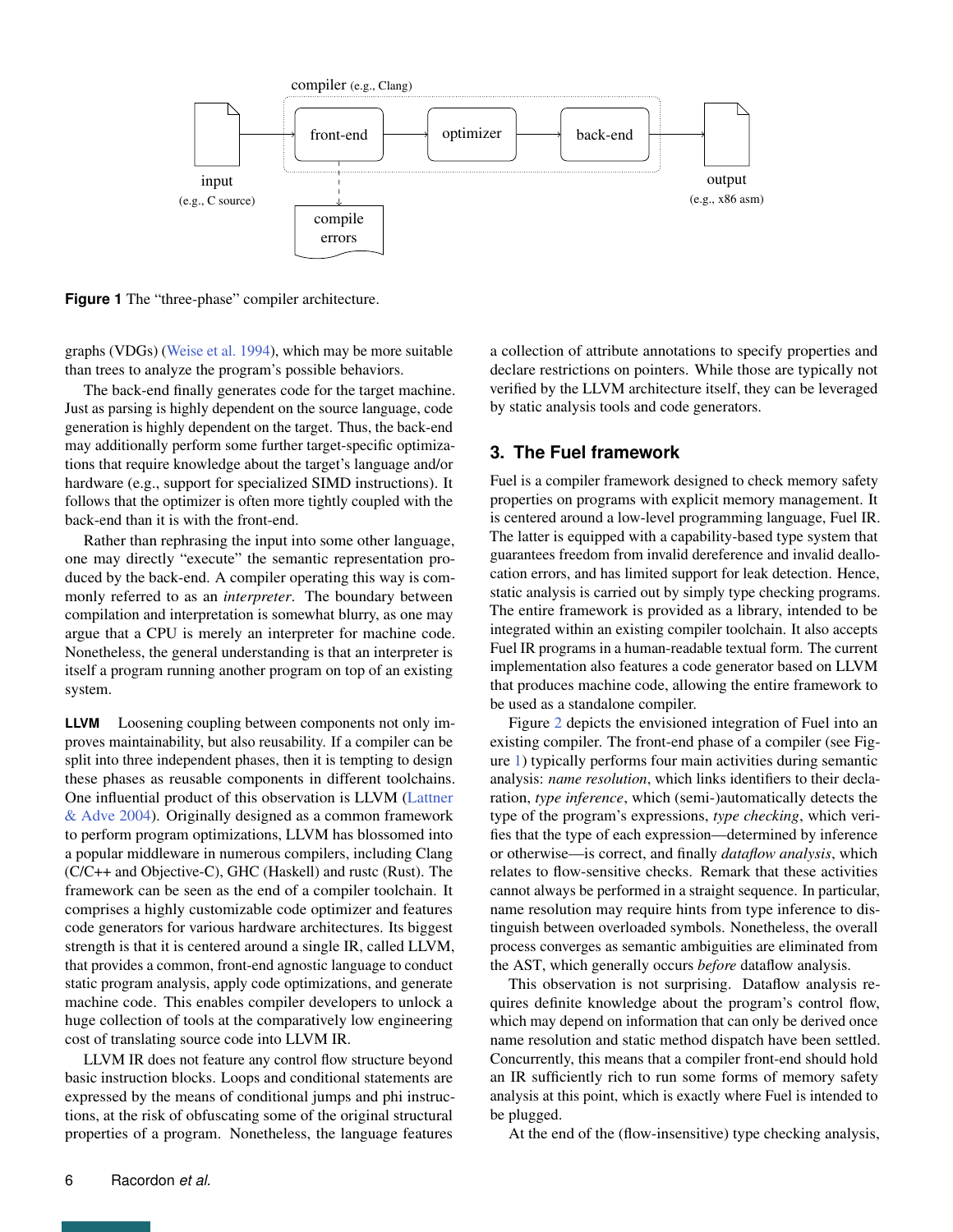<span id="page-6-1"></span>

**Figure 2** Overview of the envisioned integration of Fuel into a compiler toolchain.

the front-end has two choices. The first is to proceed forward with its current IR to the optimizer phase. The second is to branch off the regular compilation path and translate the program into Fuel IR to perform memory safety checking. In the absence of error, Fuel then forwards an instrumented version of the program to a code generator to terminate the compilation process. Thanks to the combination of static and dynamic checks performed by the framework, the binaries generated at the end of this pipeline are always guaranteed to be free from any memory related errors. Static type checking verifies that all accesses to memory are performed through the required capabilities, and dynamic checks are inserted in the binaries to ensure that all the assumptions made during type checking hold at runtime.

The integration of Fuel in a compiler's pipeline requires language engineers to implement two additional components. One translates the front-end's IR into Fuel IR, whereas the other translates Fuel IR into a binary. Note that the latter requirement is not coupled with the front-end nor the surface language, as Fuel's output can be sent directly to an optimizer.<sup>[3](#page-0-0)</sup>

#### **Dynamic instrumentation**

Just as the other memory safety checking tools we discussed in Section [2,](#page-2-0) Fuel is intended to statically determine whether a program satisfies the properties it is capable of enforcing. In other words, inputs for which Fuel does not produce any error report should be considered safe. Therefore, the reader may wonder about the purpose of code instrumentation.

Types generally offer a very coarse form of abstract interpretation which struggles to describe certain patterns, such as iterators and callbacks [\(Gordon](#page-18-11) [2020\)](#page-18-11). Although different techniques have been proposed to address this shortcoming statically, we advocate for a simpler approach, at the cost of a runtime overhead. Rather than forcing pointer capabilities to be tracked across all possible statements, Fuel lets this information be lost during compilation. In exchange, it requires that any access

to such pointer be guarded by a dynamic check. These are leveraged to recover assumptions on pointer capabilities.

During the program's execution, dynamic assumptions are checked using metadata managed by the language's runtime, which essentially describe runtime type information about allocated memory. It is maintained in an ad-hoc data structure, threaded through the program's evaluation, but separate from any object's runtime representation. This allows the system to easily erase runtime metadata from programs that can rely on static guarantees alone, without the need for dynamic checks.

This technique is reminiscent of occurrence typing [\(Tobin-](#page-20-9)[Hochstadt & Felleisen](#page-20-9) [2008\)](#page-20-9) (a.k.a. flow typing). Occurrence typing is a feature that lets a type checker "deduce" the contextual type of a variable based on the flow of the program. This approach lets type checking "recover" information that might have been lost statically, due to lacking or missing specification. Consider the following example, written in TypeScript:

```
function foo (x: any) {
    if (typeof(x) == "number") {
      console.log(x + 1)4 } else {
      console. log(x - 1) // <- type error
6 }
 7 }
```
The function foo accepts a single parameter of any type. At line 2, it checks whether the type of that variable is number. Hence, at line 3, TypeScript's type checker is able to deduce that x *must* have type number at that specific program point. Consequently, it can guarantee statically that the addition  $x + 1$ is type-safe. The same cannot be said at line 5, where knowledge about the type of  $x$  is still too coarse to guarantee that subtracting is type-safe, causing the type checker to raise an error.

# <span id="page-6-0"></span>**4. Fuel IR**

Fuel IR is a hierarchical, typed intermediate language designed to express and check flow-sensitive type assumptions. On a practical side, Fuel IR is heavily inspired by LLVM IR [\(Lat](#page-18-4)[tner & Adve](#page-18-4) [2004\)](#page-18-4). Although the language features a handful

<sup>&</sup>lt;sup>3</sup> Our implementation currently supports code generation via LLVM.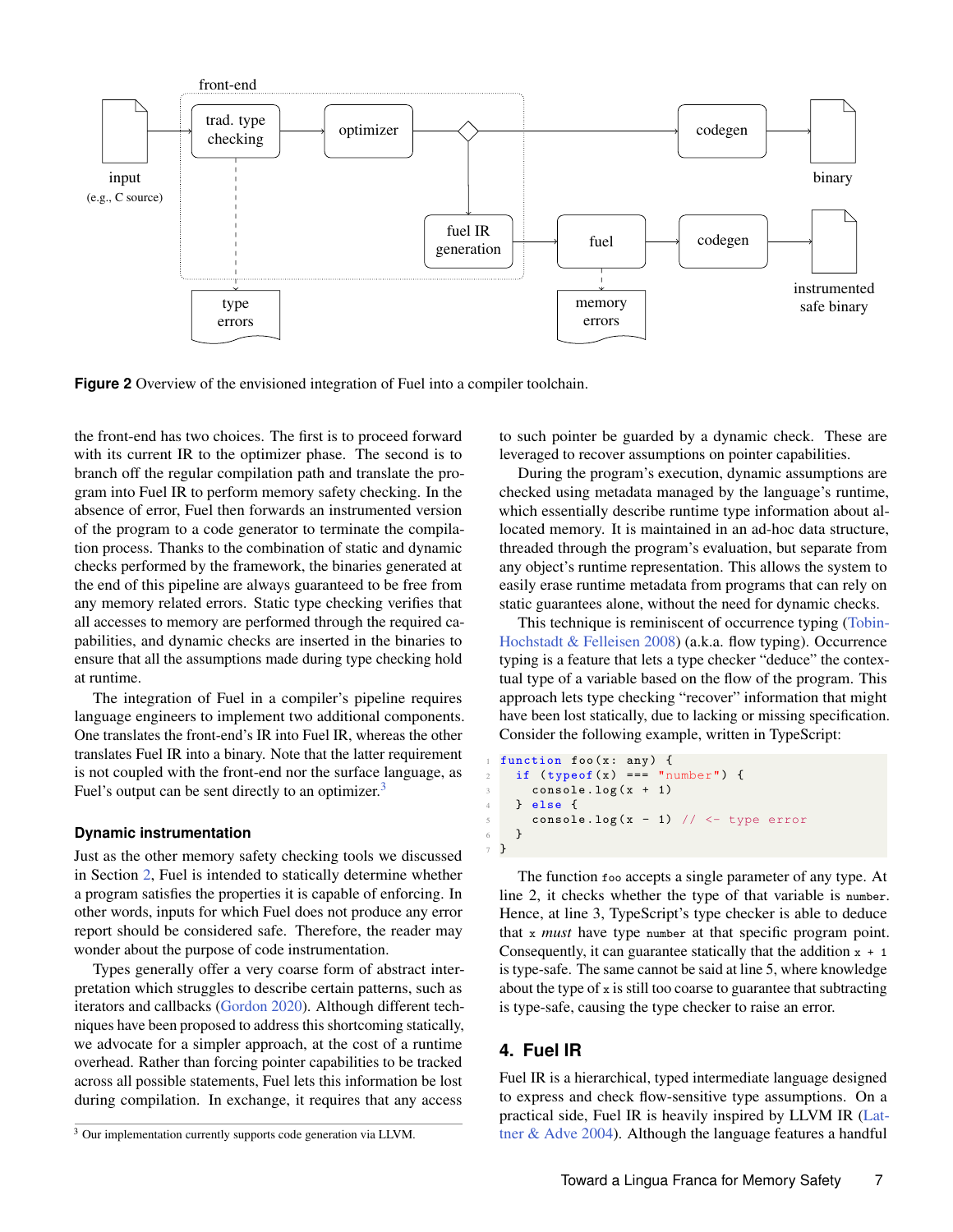of hierarchical control structures, conditional statements and anonymous scopes, it mostly resembles a RISC-like instruction set where most operations serve to describe memory traffic. From a more theoretical side, it borrows from the theory underlying alias types [\(Smith et al.](#page-19-3) [2000\)](#page-19-3) and the Mezzo programming language [\(Balabonski et al.](#page-17-14) [2016\)](#page-17-14). Fuel IR uses capabilities to keep track of ownership and permissions and offers runtime checks on type assumptions as an escape hatch.

This section introduces the core concepts underlying Fuel IR informally, through a series of examples. We use C and Rust as surface languages to illustrate how common memory operations translate into the IR.

#### **4.1. Tracking initialization**

Consider the program in Figure [3a.](#page-7-0) It declares two variables, one Boolean and one integer, at lines 1 and 2 respectively. The former is assigned to 1 (for *true*) and read to determine the second's value. The corresponding program in Fuel IR is shown in Figure [3b.](#page-7-0)

Instructions of the form  $x =$  instruction declare local, temporary registers. Like variables of static single assignment (SSA) form [\(Cytron et al.](#page-18-16) [1991\)](#page-18-16), these registers cannot be reassigned. Instead, they designate immutable values, valid for the duration of their declaration scope. The two variables from the C program are translated as explicit stack allocations. Each results in the creation of a *memory cell*, whose address is assigned to a register. Remark that the cell itself is given a name, using the notation at name to capture and track memory assignment—we will come back to the purpose of this feature later.

Reading from and writing to the program's memory is carried out explicitly in Fuel IR. The initialization of the variable b in the C program is translated to an explicit store instruction, at line 3, which updates the contents of the memory cell located at the address assigned to breg. Perhaps more curiously, the memory cell is loaded immediately after, at line 4. This instruction corresponds to the explicit access to the variable's contents, which is performed in the C program at line 5. The loaded value is then used to evaluate the conditional statement's guard before a store instruction finally updates the contents of the cell located at the address assigned to ireg.

<span id="page-7-0"></span>

| bool b;               | $breg = salloc Bool at m0$ |
|-----------------------|----------------------------|
| $2$ int i;            | $ireg = salloc$ I32 at m1  |
| $3 b = 1$ ;           | store true, breg           |
|                       | $bval = load breg$         |
| $5$ if (b) { i = 2; } | if byal { store 2, ireg }  |
| 6 else { $i = 4;$ }   | else { store 4, ireg }     |
|                       |                            |

**(a)** C implementation

**(b)** Equivalent code in Fuel IR

**Figure 3** Program declaring and initializing local variables.

To illustrate how Fuel uses capabilities to check memory safety, let us revisit the program from Figure [3](#page-7-0) while considering its typing semantics. Fuel prescribes that all register declarations create a new type assumption, mapping the register to its type. We refer to these assumptions as *register capabilities*, as they describe the operations that are supported on the register's value. The stack allocation at line 1 produces such a capability. But unlike C, Fuel does not map breg to Bool. Instead, it creates a capability [breg: !m0]. The type !m0 designates a singleton type [\(Aspinall](#page-17-16) [1994\)](#page-17-16) whose unique inhabitant is the address of a memory cell named m0.

The stack allocation also creates a *cell capability* for the allocated cell. Here, the cell capability is denoted by [m0: Junk<Bool>], capturing the intuition that, although the cell was declared so that it contains Boolean values, it currently contains uninitialized garbage. The parameterization serves to further specify the cell's layout. The cell contains nonsensical data, but has the size of a Boolean value nonetheless.

At line 3, the store instruction *consumes* [m0: Junk<Bool>] to *produce* a new capability [m0: Bool], effectively resulting in a strong update [\(Smith et al.](#page-19-3) [2000\)](#page-19-3) denoting the cell's state transition, going from uninitialized to initialized. The load instruction at line 4 yields the capability [bval: Bool], which is used at line 5 to type check the conditional guard.

Consider now an altered version of the C program, where b's assignment at line 3 would be delayed until after the conditional statement (e.g., at line 7). Such a program would expose undefined behavior by using the value of an uninitialized Boolean, but would be statically rejected in Fuel. Indeed, in the absence of the store instruction at line 3, the capability for the cell m1 would remain unchanged. Hence, the load instruction at line 4 would be ill-typed.

#### **4.2. Tracking aliases**

Representing memory locations at the type system's level provides a straightforward mechanism to keep track of aliases. Consider the program in Figure [4a.](#page-7-1) Two variables are declared, the second of which is a pointer. The address of the former is assigned to the latter at line 3. Notice that foo's value is not initialized until line 4, meaning that after the assignment at line 3, bar points to uninitialized memory. Line 8 finally dereferences bar, increments its value and assigns the result to foo.

<span id="page-7-1"></span>

|    | float foo;                  | $foo = salloc F32 at m0$                   |
|----|-----------------------------|--------------------------------------------|
|    | 2 float* bar;               | $bar =$ salloc $\exists a \cdot ! a$ at m1 |
|    | $3 \text{ bar} = \&foo$     | store foo, bar                             |
|    | $4$ foo = 13.37f;           | store $13.37f$ , foo                       |
| 5  |                             | $t0 =$ load bar                            |
| 6. |                             | $t1 = load t0$                             |
| 7  |                             | $t2 = call add, 1.0f, t1$                  |
|    | $\text{so } = 1.0f + *bar;$ | store t2, foo                              |
|    |                             |                                            |

**(a)** C implementation **(b)** Equivalent code in Fuel IR

**Figure 4** Program dereferencing a pointer.

The equivalent program in Fuel IR, depicted in Figure [4b,](#page-7-1) relies on slightly more involved concepts. In particular, the second stack allocation uses an existential type [\(Pierce](#page-19-17) [2002,](#page-19-17) Chapter 24) ∃a.!a to represent the pointer type float∗ from the C program. Intuitively, an existential type captures the idea that some specific details about the actual type are hidden. In this case, the specific cell a whose address will be stored is unknown at the time of the register declaration, and must therefore be existentially quantified.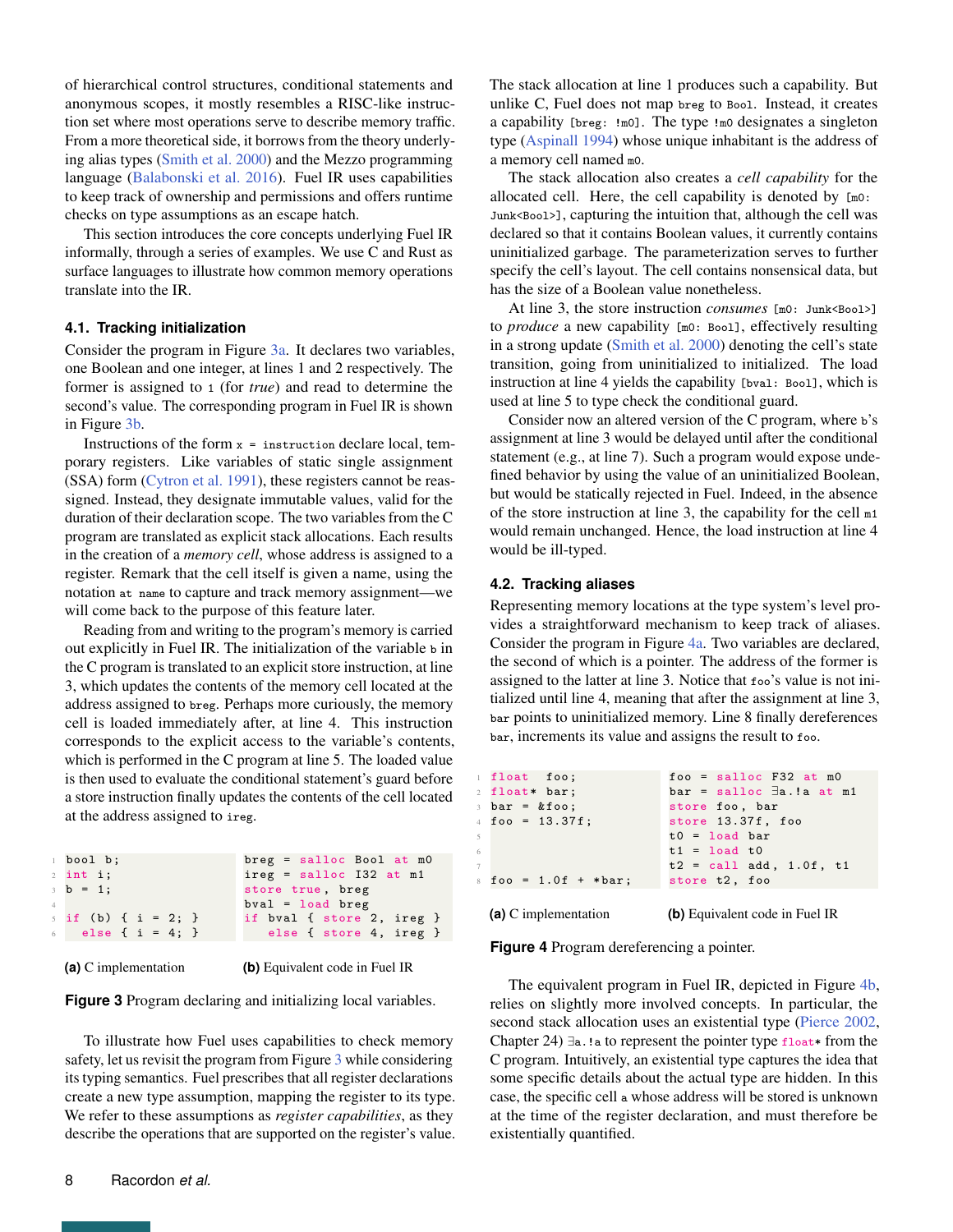Remark that the address alone does not specify the kind of values to which it refers. In other words, ∃a.!a is not as precise as float∗. That is because a stack allocation of the form x = salloc  $\tau$  at m uses the type argument only to specify the layout of the values stored in m. Since the layout of an address does not depend on the values stored at this address, any address type will do. Besides, recall that type safety is flow-sensitive in Fuel. Hence, it makes sense that the declaration type of a cell is not sufficient to determine whether all subsequent uses of this cell's value are safe. A similar observation can be made between *τ* and Junk<*τ*>.

As in our first example, both stack allocations result in the creation of two capabilities. The second pair maps m1 into Junk< ∃a.!a>. This capability is consumed at line 3 to strongly update m1, resulting in [m1: !m0]. Two load instructions translate the expression ∗bar from the C program. The first, at line 5, loads the contents of the cell  $m1$  into the register  $\tau$ o, that is the address of m0. That results in a capability [t0: !m0], revealing that t0 has an address type. The second, at line 6, loads the contents of the cell m0, the actual floating point number, into the register t1. That results in a capability [t1: F32]. The remainder of the program is straightforward. The call instruction applies the function add, whose result is eventually stored into m0.

The C program from Figure [4a](#page-7-1) would exhibit undefined behavior if foo's initial assignment was omitted. Remark, however, that the issue would not be caused by the assignment at line 3. Taking the address of an uninitialized variable is not inherently wrong. Instead, the problem would occur at line 8, when bar is dereferenced, which is translated by two load instructions, at lines 5 and 6 of the Fuel version. Similarly as in our previous example, the latter would not type check, as it would attempt to dereference a junk value.

#### **4.3. Crossing function boundaries**

Intra-procedural approaches have the advantage to support modular analyses, where portions of the codes can be ignored or simply abstracted away (e.g., when the actual source code is unavailable). In exchange, they require function signatures to serve as complete interfaces, describing how data flows in and out. Reference semantics further complicate this requirement because of possible side effects. If a function modifies the contents of a cell referred by one of its arguments, then one cannot rely on its codomain alone to determine the result of its application.

Consider, for instance, the following function header in C: int libfoo\_f(int∗). This function may simply consult the value pointed by its argument, causing no side effect, but it may also modify this value or even free the pointer. The inability to reason locally about its behavior is the cause of most memory safety challenges. To address this issue, Fuel allows capabilities to occur in domains and/or codomains. In other words, a function's signature does not only describe the type of its parameters, but also captures pre- and post-conditions about its caller's typing environment.

An example is shown in Figure [5.](#page-8-0) The function has no implementation, which suggests that it is defined externally, perhaps in a different module compiled separately. As a result,

<span id="page-8-0"></span>

**(a)** C implementation **(b)** Equivalent code in Fuel IR

**Figure 5** Program using an external function.

we cannot analyze its behavior to deduce its possible side effects and can only rely on its signature. The Fuel representation expresses such a signature with a universal type [\(Pierce](#page-19-17) [2002,](#page-19-17) Chapter 23), quantifying a over all possible memory cells. This polymorphism is necessary to abstract over the actual name of the cell with which the function will be called [\(Tofte et al.](#page-20-7) [2004\)](#page-20-7). Intuitively, it indicates that the function is defined for all possible memory locations. The domain is defined as a bundle, wrapping a type together with a capability. The notation !a +[a: I32] reads as "the singleton type !a and the assumption that the cell named a contains an integer value". The codomain is defined similarly, signaling that the function preserves the capability. We will elaborate on this mechanism later.

The function call at line 7 demands that the call site satisfies the assumptions the signature makes about its typing environment. Specifically, it must hold a capability [a: I32], where a is the name of the cell passed as an argument. The requirement holds after [mo: 132] is produced by the store instruction at line 6, without which the program would be ill-typed.

#### **4.4. Exploiting uniqueness and borrowing**

We said earlier that the function libfoo\_f from Figure [5b](#page-8-0) preserved the capability [a: I32]. At a finer level of detail, the capability is actually consumed from the function's domain, and a new one is produced with its codomain. In other words, it is treated as a linear resource [\(Wadler](#page-20-3) [1990\)](#page-20-3), meaning that one's ability to interact with the contents of a cell is restricted to the scope of a single function at a time. When libfoo\_f is applied, its caller loses the capability to dereference or use load/store instructions, until the function gives it back. One can exploit this mechanism to fight against dangling references. Deallocating a memory cell requires its associated type capability to be consumed. Therefore, the function libfoo\_f is guaranteed not to deallocate its argument, as doing otherwise would prevent it from returning the associated capability. Similarly, it could not cause the capability to escape silently by packaging it into an existential bundle type. Another consequence is that the same address cannot be provided to two different arguments, unless they share the same singleton type. For instance, consider the following function signature:

 $1$  func libfoo\_g(x, y): 2  $\forall a, b . (!a, !b) + [a: 132, b: 132]$  -> Void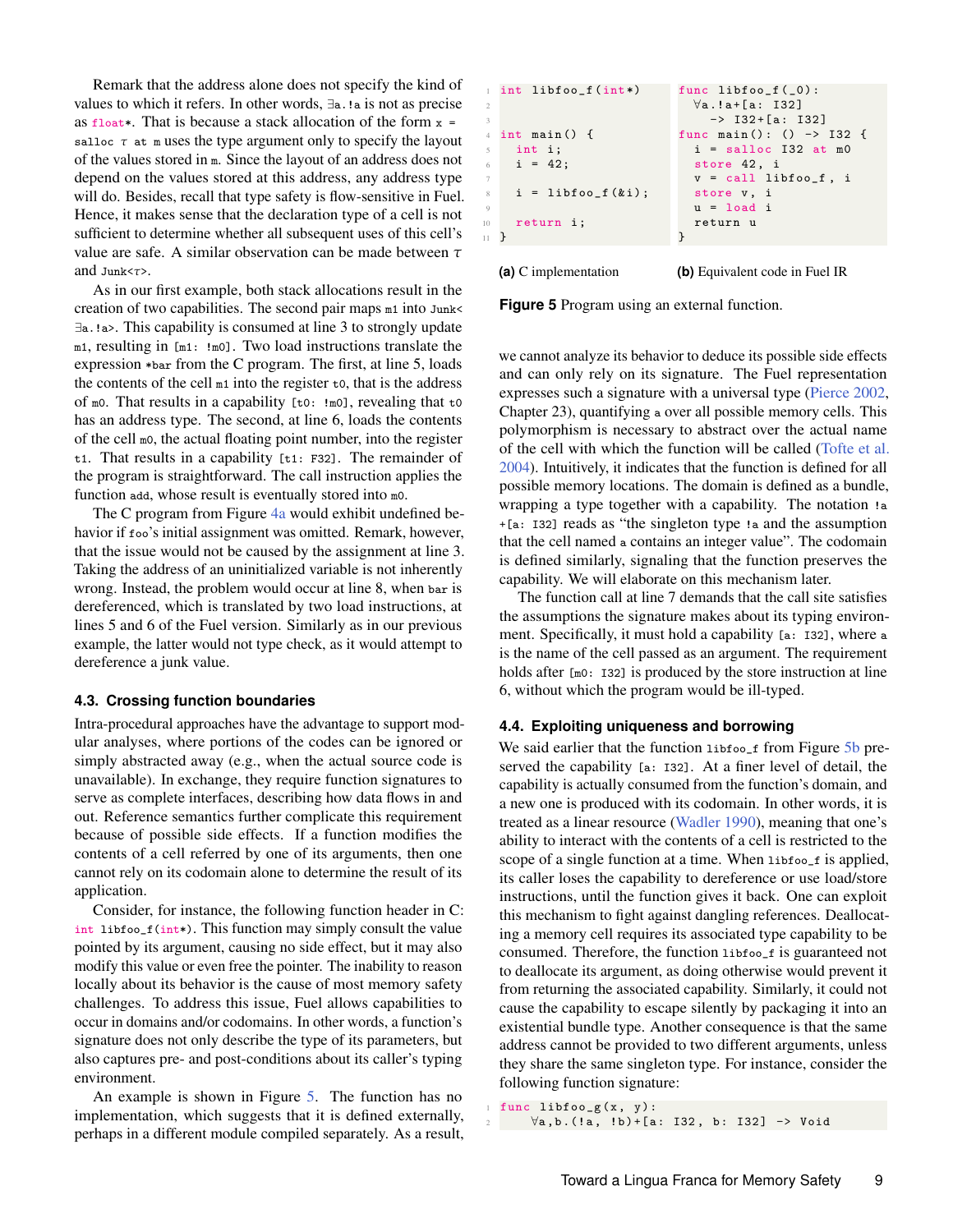One cannot instantiate the variables a and b with the same memory cell c to call libfoo\_g if there is no way to duplicate [c: I32]. The reader may remark that this constraint only manifests because the domain features type capabilities. Indeed, if one is willing to drop the capability [b: I32] from the second parameter, then b could be instantiated with the same value as a. However, the function would lose the ability to infer statically whether dereferencing its second argument is safe. The intuition is that copying pointer values does not cause problems, while using them requires more attention.

The use of capabilities to enforce resources linearity can be used to express the mechanism of mutable borrowing in languages with affine or linear type systems, like Rust or Pony. Figure [6](#page-9-0) shows an example. The Rust function swap borrows two mutable references, to mutate their contents. In Fuel, the full capabilities for the arguments are consumed and then returned by the function, effectively transferring user and mutation rights back to the caller.

<span id="page-9-0"></span>

|             | $1$ fn swap $\langle$ 'a> $($   | func $swap(x, y)$ :              |
|-------------|---------------------------------|----------------------------------|
|             | $2 \times 2$ : $\&$ a mut i32,  | $\forall a,b.$ (!a, !b)          |
|             | $\frac{1}{3}$ y: $\&$ a mut i32 | +[a: I32, b: I32]                |
|             | 4 ) $\rightarrow$ () {          | $\rightarrow$ [a: I32, b: I32] { |
|             | $5$ let $z = *x$ ;              | $z =$ load $x$                   |
|             | 6 $* x = * y;$                  | store y, x                       |
| $7^{\circ}$ | $*y = z;$                       | store z, y                       |
| 8 }         |                                 |                                  |

**(a)** Rust implementation

**(b)** Equivalent code in Fuel IR

**Figure 6** Function borrowing its arguments to mutate them.

Of course, exchanging capabilities can be done at any depth in nested calls. Put differently, a caller is free to transfer a capability to a callee regardless of the way it came into its possession. Hence, the Rust-like borrowing showcased in Figure [6](#page-9-0) is allowed in nested and recursive calls. Lifetime constraints are encoded by the return type annotation of a function.

Not all capabilities need to be linear. As noted in previous work [\(Crary et al.](#page-17-17) [1999\)](#page-17-17), linear capabilities are only necessary to perform operations that require uniqueness. Indeed, even in a concurrent setting, unrestricted read accesses to shared memory are safe, as long as all parties agree not to perform any mutating operation. Fuel leverages this observation to support safe, non-linear cell capabilities through borrowing [\(Naden](#page-19-4) [et al.](#page-19-4) [2012\)](#page-19-4). Capabilities qualified by the @brw modifier are non-linear. They can be used to read a cell's contents and can be duplicated at will. In exchange, a few restrictions apply. First, they do not grant permission to perform any mutation, nor to deallocate a cell. Second, they can only be obtained by weakening a linear capability at function boundaries. This mechanism naturally delineates the duration of the loan, which necessarily expires when the function returns. Finally, just as all non-linear capabilities, they cannot be packaged into an existential bundle type (e.g. ∃a.!a+[a: *τ*]). This third constraint guarantees that borrowed capabilities cannot escape the stack.

Figure [7](#page-9-1) shows an example of borrowed capabilities. The two parameters are declared as bundled types, each wrapping a singleton type with an associated capability. Since the ca-

```
func equals(x, y):
   \forall a, b. (!a, !b) + [@brw(a: 132), @brw(b: 132)]3 −> Bool {
   xy = load x // uses [m0: I32] borrowed as
                5 // [ @brw (a: I32 )]
    yv = load y // uses [m0: 132] borrowed as
                // [@brw(b: I32)]
    rv = call eq, xv, yvreturn rv
10 }
12 func main () : () −> I32 {
13 i = salloc I32 at m0 // => [m0: Junk <I32>]
14 store 42, i \frac{1}{2} => [m0: I32]
15 b = call equals, i, i // lends [m0: 132]16 // temporarily
17 return 0
18 }
```
**Figure 7** Program using borrowed capabilities.

11

pabilities are qualified by @brw, the variables a and b can be instantiated with the same memory cell. Line 15 is therefore legal. The linear capability [m0: I32] is temporarily weakened as a non-linear capability [@brw(m0: I32)], which can be duplicated for each argument. The function equals does not need to return any capability. The call site automatically reinstates the linear capability, based on the assumption that the loan expires when the function returns. Within the function, the typing environment holds two *different* borrowed capabilities, one for each argument, supporting both load instructions at lines 4 and 6. Furthermore, they effectively allow the creation of a "mayalias" relation: both arguments *may* refer to the same memory cell. Soundness is preserved nonetheless because mutation is forbidden.

## **4.5. Exploiting runtime checks**

One weakness of the type system we have presented so far is that it does not allow a function to conditionally consume or produce linear capabilities. Imagine a function free\_one(x, y) that would accept two pointers and free one of them and leave the other intact, depending on some condition. Such a function would necessarily have to consume two linear capabilities, or it would not be able to free either of them, de facto precluding borrowing. A defensive strategy would be to assume both arguments x and y are freed. Unfortunately, that would introduce a memory leak, as the call site would definitely lose the ability to deallocate the memory pointed by the pointer left intact.

We address both limitations with dynamic checks to test for specific type capabilities at runtime. In addition to borrowed capabilities, capabilities qualified by the @dyn modifier (for *dynamic*) are also treated non-linearly. Unlike the former, these can be used to perform mutating operations, provided their use is guarded by a runtime check that verifies whether the associated cell can be safely dereferenced.

Figure [8](#page-10-1) showcases the use of dynamic capabilities. The function  $free\_one(x, y)$  is signed so that it accepts two dynamic capabilities. Hence, within the function, the environment holds two different dynamic capabilities for each argument, just as in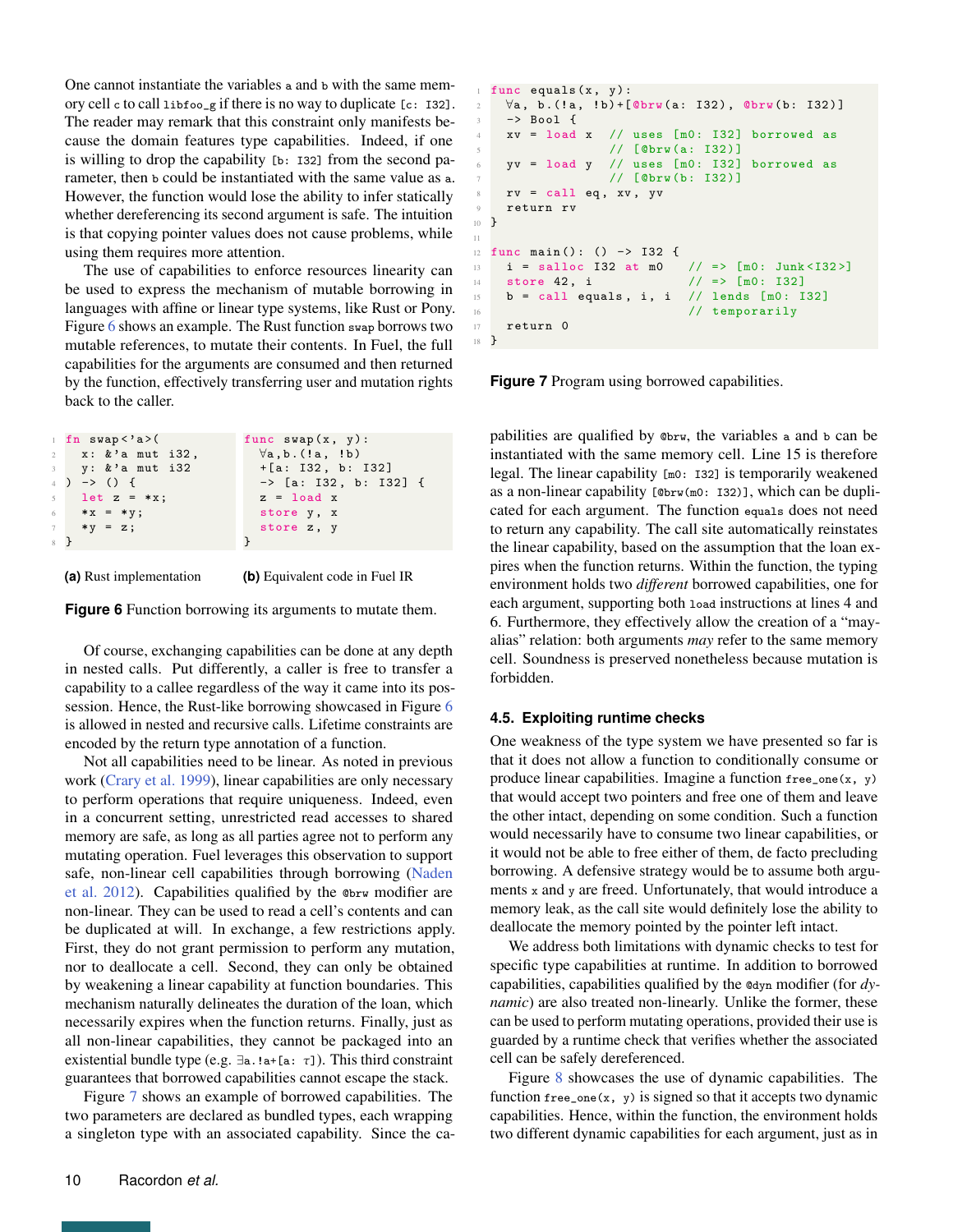```
1 func free_one(x, y):
     \forall a, b. ('a, 'b) + [a: @dyn(I32), b: @dyn(I32)]3 −> Void
4 func main () : () −> I32 {
     i = \text{halloc } I32 \text{ at } m0 // => [m0: \text{ Junk} < I32>]j = \text{halloc } I32 \text{ at } m1 // => [m1: \text{ Junk} < I32>]
     store 42, i \frac{7}{2} // => [m0: 132]8 store 24, j \frac{1}{2} // => [m1: I32]
     = call free_one, i, j // trades
10 \frac{1}{2} \frac{1}{2} \frac{1}{2} \frac{1}{2} \frac{1}{2} \frac{1}{2} \frac{1}{2} \frac{1}{2} \frac{1}{2} \frac{1}{2} \frac{1}{2} \frac{1}{2} \frac{1}{2} \frac{1}{2} \frac{1}{2} \frac{1}{2} \frac{1}{2} \frac{1}{2} \frac{1}{2} \frac{1}{2} \frac{1}{2} \frac{1}{11 // for [Odyn (m0: I32),
12 // @dyn (m1:I32 )]
13 assuming i: i32 { free i } // recover [m0: I32]
\frac{14}{14} // to free m0
15 assuming j: i32 { free j } // recover [m1: I32 ]
16 // to free m1
17 return 0
18 }
```
**Figure 8** Program using dynamic capabilities.

the example shown in Figure [7.](#page-9-1) However, neither of them can be used directly, even for read accesses. Instead, they must be guarded by dynamic checks similar to that of line 13. The statement tests whether [@dyn(a: I32)] can be traded for a regular capability [a: I32], in which case free is executed, consuming [a: I32] to delete the associated memory cell. Meanwhile, the call site permanently weakens the capability [m0: I32] produced by the store instruction at line 7 to create  $[$  @dyn(m0: i32)]. This capability is no longer linear. Hence, it can be copied once for each of free\_one's arguments.

One important restriction must be guaranteed to preserve the soundness of this mechanism. Specifically, a dynamic capability cannot be traded for a regular one if another capability already exists for the same memory cell, with a different symbol. In other words, dynamic capabilities do not allow mutable mayalias relations, as those may compromise the alias tracking mechanism.

#### **4.6. Capability erasure**

Capabilities only exist at compile time: they represent the resources that the type checker uses to reason about memory. It follows that a code generator can simply erase all information pertaining to static capabilities once type checking has been completed. The picture is slightly more complex for dynamic capabilities, because assuming statements require the runtime to record sufficient information to test their existence during the program's evaluation.

Once again, we can draw an analogy with occurrence typing. Types only exist at compile type: they represent information that the type checker knows about the nature of a specific expression, and they are typically erased during code generation. Nonetheless, an operator like TypeScript's typeof requires the runtime to record sufficient information to test the type of a particular value during the program's evaluation.

A solution to keep track of the necessary information to check dynamic capabilities is to store additional metadata in the representation of all pointers. For instance, one could allocate extra memory for every pointer in the program to store its type and keep track of its uniqueness. This technique is typically used by binary instrumentation tools such as Valgrind or CHERI.

Another solution is to store additional metadata in an ad-hoc data structure managed by the runtime and instrument the binary so that memory operations (e.g., load) appropriately update the data structure. This approach allows erasure during code generations for pointers that are known to be never associated with a dynamic capability. Hence, no runtime overhead will incur for programs that can be type-checked without any assuming, such as the one shown in Figure [6b.](#page-9-0)

# <span id="page-10-0"></span>**5. Formal definition**

This section describes Fuel IR formally. We first introduce some of the notations we use, before we delve into the language's syntax and semantics.

## **5.1. Notations**

Let  $f : A \rightarrow B$  be a function,  $dom(f)$  and  $codom(f)$  denote its domain and codomain, respectively. If *f* is a partial function, then  $dom(f)$  is the subset  $A' \subseteq A$  for which  $\overline{f}$  is defined. We write  $f = [\perp]_{A \to B}$  to represent a partial function  $f : A \to B$ with  $dom(f) = \emptyset$ . We write  $f = [a \mapsto b]_{A \to B}$  to represent a partial function *f* such that  $f(a) = b$  with  $dom(f) = \{a\}$ . We write  $f = [a \mapsto f'(a) \mid p(a)]_{A \to B}$  for a partial function from *A* to *B* such that  $\forall a \in \{a \in A \mid p(a)\}, f(a) = f'(a)$ . For example,  $[i \mapsto -i \mid i < 0]_{\mathbb{Z} \to \mathbb{Z}}$  denotes a function that maps each negative integer number to its absolute value. We omit the subscript  $A \rightarrow B$  when domains and codomains are obvious from the context.

We write  $f \mid a$  for a partial function that is not defined for  $a$  but is identical to *f* everywhere else. More formally, if  $f' = f[a]$ then  $dom(f') = dom(f) \setminus a$  and  $\forall a' \in dom(f'), f'(a') =$ *f*(*a*<sup> $\prime$ </sup>). We write *f*  $\ll f$ <sup> $\prime$ </sup> for a function that returns *f*<sup> $\prime$ </sup>(*a*) if *a*  $\in$  $dom(f')$  or  $f(a)$  otherwise, and whose domain is  $dom(f) \cup$  $dom(f')$ . More formally,  $\forall a \in dom(f) \cup dom(f')$ ,

$$
(f \ll f')(a) = \begin{cases} f'(a) & \text{if } a \in dom(f')\\ f(a) & \text{otherwise} \end{cases}
$$

Let *A* be an enumerable set. We write  $A^*$  for the set of words over *A*, that is the set of sequences of elements of *A*. Most often, we use an overbar to distinguish sequences from other objects. Let  $\overline{w}$ ,  $\overline{w}' \in A^*$  be two words,  $\overline{w} \cdot \overline{w}'$  denotes their concatenation. For example, let  $\overline{w} = xy$  and  $\overline{w}' = yz$  be two words over  $\{x, y, z\}$ , then  $\overline{w} \cdot \overline{w}' = xyyz$ . We write  $\epsilon$  for the empty sequence, that is  $\overline{w} \cdot \epsilon = \overline{w}$ . We write  $\overline{w}_i$  for the letter at the *i*-th position in  $\overline{w}$ . For example, if  $\overline{w} = xyz$ , then  $\overline{w}_1 = x$ and  $\overline{w}_3 = z$ . Finally, we write  $\overline{w}_{i}$  for the sub-sequence in  $\overline{w}$ that starts at its *i*-th position. For example, if  $\overline{w} = xyz$ , then  $\overline{w}_{2...} = yz.$ 

Let  $\overline{f} = f_1 \dots f_n$  be a sequence of (partial) functions  $A \rightarrow$ *B*. We write  $f(a)$  as a shorthand for  $f_i(a)$ , where  $f_i$  is the first occurrence in  $\overline{f}$  where  $a \in dom(f_i)$ . For example, given a sequence of functions  $\overline{g} = [a_0 \mapsto b_0] \cdot [a_0 \mapsto b_1] \cdot [a_1 \mapsto b_1],$ then  $\overline{g}(a_0) = b_0$  and  $\overline{g}(a_1) = b_1$ . We also write  $\overline{f}$   $\overline{f}$  a for the sequence of functions where *a* is removed from the domain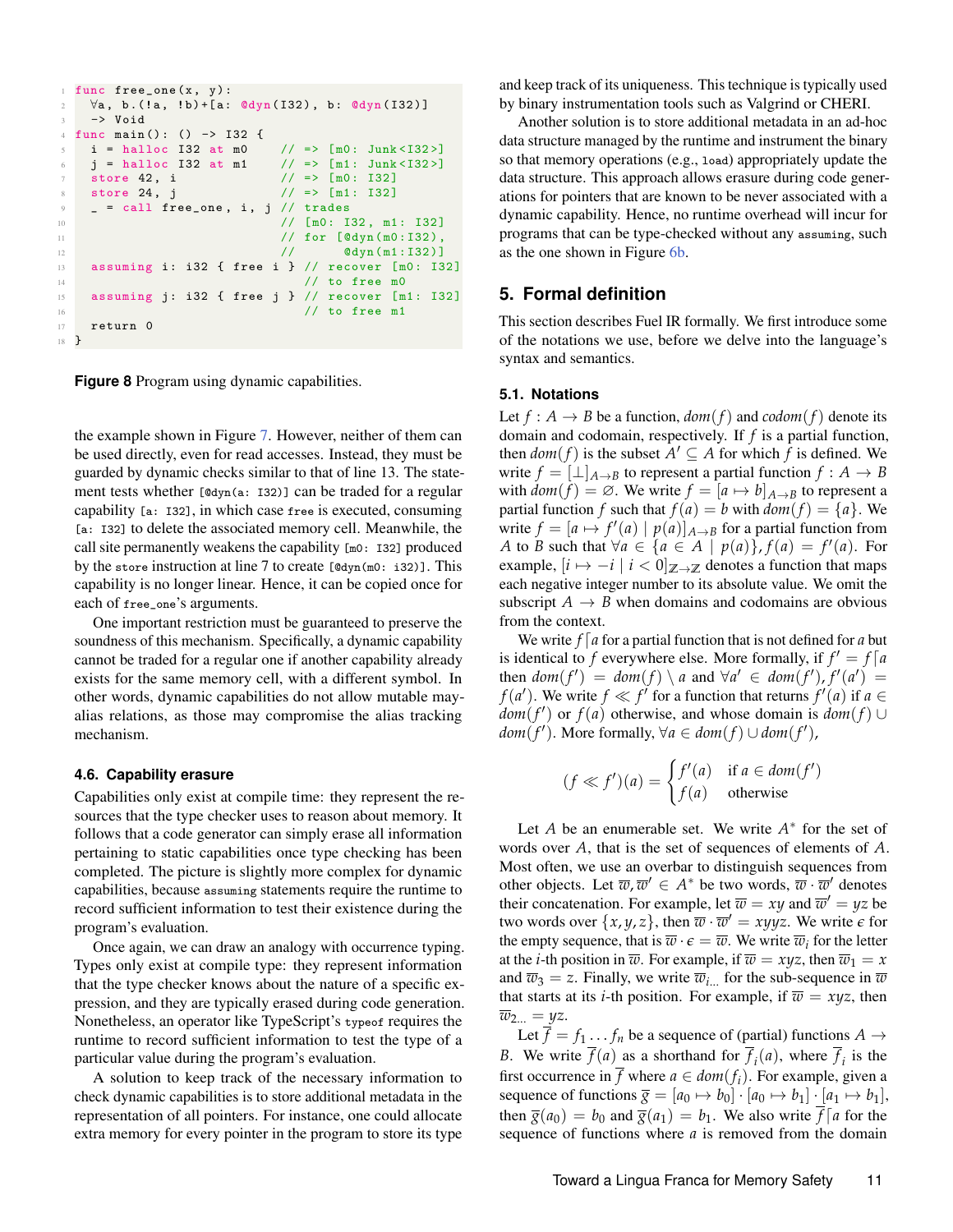of the first function in which it was defined. For example,  $\overline{g}$   $[a_0 = [\perp] \cdot [a_0 \mapsto b_1] \cdot [a_1 \mapsto b_1].$ 

## **5.2. Syntax**

The language's syntax appears in Figure [9.](#page-12-0) A program is a sequence of function declarations, one of which is designated as its entry point. We follow C's convention and hold this function to be named main. We assume that all registers are uniquely named in the entire lexical scope of a function. Put differently, we assume that an identifier *x* never appears twice on the left side of a static assignment in a function's body. We assume that return statements never appear in nested scopes (e.g., in the branch of a conditional statement). Although they are part of the abstract syntax, statements of the form  $x = \{\bar{s}\}\$ only represent the intermediate steps involved in the evaluation of a function's body in the operational semantics and do not appear in written programs. Finally, note that the pack and unpack instructions have no operational significance; they only serve to rearrange the static typing context.

Remark that functions cannot be created locally (e.g., within another function's scope) and do not have closures. However, their name is globally visible, providing support for reentrancy and mutual recursion. Besides, function names can be manipulated as first-class values (i.e., stored in registers, passed as arguments, etc.). Just like in C, this means that one can emulate higher-order functions by associating a defunctionalized [\(Reynolds](#page-19-18) [1998a\)](#page-19-18) function symbol with a data structure storing the values in its closure. For the sake of syntactic regularity, we assume that all functions have a universal type. Functions that are not quantified by memory cells are simply written  $\forall \epsilon. \langle \tau \rightarrow \tau', \epsilon \rangle.$ 

Note that the formal syntax introduced in figure [9](#page-12-0) slightly differs from the concrete syntax of Fuel programs. Consider for example the signature of function swap in figure [6b,](#page-9-0) written  $\forall$  a ,b.(!a, !b)+[a: I32, b: I32] −> [a: I32, b: I32] in the IR's concrete syntax. This signature translates to  $\forall a, b. \langle a, b \rangle \rightarrow$  $Unit$ ,  $A = I32$ ,  $B = I32$ ,  $B = I32$   $\rightarrow$   $B = I32$ ,  $B = I32$ ,  $B = I32$ *I*32)⟩ in our formal syntax.

## **5.3. Operational semantics**

Despite sitting at a relatively low level, the language abstracts away most details about memory representation. Both registers and memory cells are arbitrary large blocks of memory, but fixed in the sense that their size is determined statically. This size is agnostic of the actual representation on a specific target machine. Simple scalar values, such as booleans or addresses are assumed to occupy a single cell (but not necessarily of the same size), and data aggregates are as large as their member count. We also assume that function objects occupy the same space if they share the same type, regardless of their implementation.

**Definition 5.1** (Values). A runtime value *v* is a constant, a cell name, an aggregate of values or a function. More formally,

$$
v ::= c | a | \{ v_1, \ldots, v_n \} | \text{func } x(y) \{ \overline{s} \}
$$

We write *V* to denote the set of all values.

Definition 5.2 (Runtime Environment). Let *T* be the set of types. A runtime environment is a triple  $\mathcal{R} = \langle m, \overline{r}, \overline{\gamma} \rangle$  where:

- $m : A \rightarrow V$  represents the machine's memory,
- $-\bar{r} \in (X \to V)^*$  associates local registers to their value,
- $-\overline{\gamma} \in (X \cup A) \to T$ <sup>\*</sup> associates local registers and cell names to their type.

The most relevant pieces of the operational semantics appear in Figure [10,](#page-13-0) which defines a small-step evaluation operator of the form  $\bar{s}$ ,  $\mathcal{R} \rightsquigarrow \bar{s}'$ ,  $\mathcal{R}'$ . All rules are relatively straightforward, but we draw the reader's attention to a few details. The notation  $\mathcal{R} \vdash e \Downarrow v$  denotes the interpretation of an expression *e* in an environment  $R$ . Such an interpretation does not involve any "computation" and, consequently, has no side effect on the machine's state. Similarly, the notation  $\mathcal{R} \vdash e : \tau$  denotes the evaluation of an expression's type *τ*, given a runtime environment. Note that we cannot determine a value's type from its raw representation alone, as the environment only maps symbols (i.e., register and cell names) to their types. Nonetheless, since the judgment operates on syntactic representations, we can assume that the latter carry enough information.

$$
\overline{\langle m, \overline{r}, \overline{\gamma} \rangle \vdash c \Downarrow c} \qquad \overline{\langle m, \overline{r}, \overline{\gamma} \rangle \vdash x \Downarrow v}
$$
\n
$$
\overline{\langle m, \overline{r}, \overline{\gamma} \rangle \vdash x \Downarrow v}
$$
\n
$$
\overline{\langle m, \overline{r}, \overline{\gamma} \rangle \vdash c : \tau} \qquad \overline{\langle m, \overline{r}, \overline{\gamma} \rangle \vdash x : \tau}
$$

For simplicity, we only formalize stack memory management abstractly and do not model automatic deallocation in the operational semantics. All allocations result in the creation of a new, unique cell name which is not removed from the environment's domain when the corresponding scope is exited (e.g., when a function returns). This omission does not have any effect on well-formed programs. Dangling references and attempts to deallocate stack memory are ill-typed under our runtime semantics. A cell's initial value is obtained via a helper function *junk*, which accepts a type and produces uninitialized data with a compatible layout. For instance,  $junk(Bool) = junk(Bool)$ . Finally, given a sequence of instructions  $\overline{s}$ , we write  $\overline{s}[a/a']$  for the sequence in which occurrences of *a* are substituted for *a* ′ .

## **5.4. Typing semantics**

Flow-sensitive typing is carried out by running an abstract interpretation of the program, which checks whether type capabilities are used appropriately. This process is described with a judgment of the form  $C \vdash \bar{s} \dashv C'$ , partially formalized in Figure [11.](#page-14-0) The judgment holds if the sequence of statements  $\bar{s}$  is wellformed in a typing context  $C$ , and its interpretation results in the updated context  $C'$ . It follows that a typing context can be seen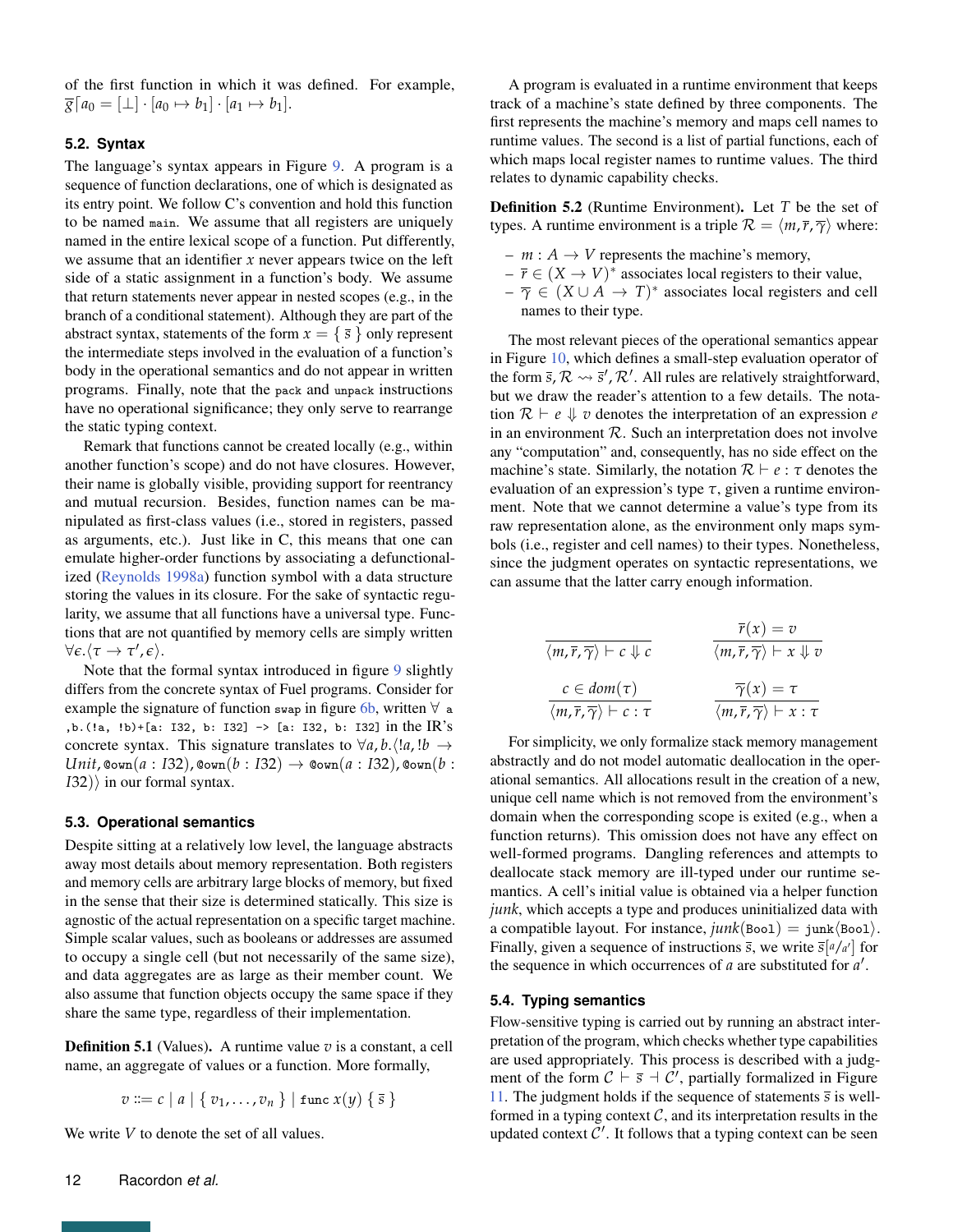<span id="page-12-0"></span>
$$
x, y \in \mathbb{X} \quad (identifier); \quad a \in \mathbb{A} \quad (cell name); \quad i \in \mathbb{N} \quad (member offset)
$$
\n
$$
func. \, decl. \quad d \quad ::= \quad func \, x(y) : \forall \overline{a}. \langle \tau \to \tau', \overline{\kappa} \to \overline{\kappa}' \rangle \{ \overline{s} \}
$$
\n
$$
type \qquad \tau \quad ::= \quad Unit \mid \text{Junk}(\tau) \mid \text{Bool} \mid !a \mid \{ \overline{\tau_1} \}
$$
\n
$$
= \exists \overline{a}. \langle \tau, \overline{\kappa} \rangle \mid \forall \overline{a}. \langle \tau \to \tau', \overline{\kappa} \to \overline{\kappa}' \rangle
$$
\n
$$
capability \quad \kappa \quad ::= \quad \text{Qown}(\sigma : \tau) \mid \text{Obrw}(a : \tau) \mid \text{Odyn}(a : \tau)
$$
\n
$$
symbol \quad \sigma \quad ::= \quad x \mid a
$$
\n
$$
expression \quad e \quad ::= \quad x \mid c
$$
\n
$$
constant \qquad c \quad ::= \quad unit \mid \text{junk}(\tau) \mid \text{true} \mid \text{false} \mid \text{nil}(\tau)
$$
\n
$$
statement \qquad s \quad ::= \quad x = \text{salloc} \, \tau \text{ at } a \mid x = \text{halloc} \, \tau \text{ at } a \mid \text{free } x
$$
\n
$$
= \quad x = \text{salloc} \, \tau \text{ at } a \mid x = \text{extract } e, i \mid x = \text{insert } e, e', i
$$
\n
$$
= \quad x = \text{call } y, e \mid \text{return } e \mid x = \{ \overline{s} \} \mid \{ \overline{s} \}
$$
\n
$$
= \quad \text{issuming } x : \tau \{ \overline{s} \} \text{else } \{ \overline{s}' \} \}
$$
\n
$$
= \quad \text{assuming } x : \tau \{ \overline{s} \} \text{else } \{ \overline{s}' \} \}
$$
\n
$$
= \quad \text{pack } x \text{ with } \overline{a}
$$

**Figure 9** Formal syntax

as the static counterpart of a runtime environment, representing the abstract machine's state.

**Definition 5.3** (Typing Context). Let  $Q = \{\text{down}, \text{obrw}, \text{bdyn}\}\$ denote the set of capability qualifiers and *T* be the set of types. A typing context is a triple  $C = \langle \mu, \overline{\rho}, \overline{\alpha} \rangle$  where:

- $\mu : A \rightarrow Q \times T$  keeps track of cell capabilities,
- $-\overline{\rho} \in (X \to Q \times T)^*$  keeps track of register capabilities,
- $-\bar{\alpha} \in \mathcal{P}(A)^*$  keeps track of managed cells.

Cells allocations and deallocations Memory cells are allocated explicitly, either on the stack (Rule T-STACK-ALLOC) or on the heap (Rule T-HEAP-ALLOC). In both cases, a new entry is inserted in the cell capability table  $\mu$ , resulting in a strong capability (marked by @own) mapping the new cell name to a junk type. The register capability table is also updated to associate the new register with the new cell. Finally, stack-allocations update the current set of managed cells  $\bar{\alpha}_1$ , indicating that the freshly created capability must be reclaimed automatically at the end of the current scope.

Rule T-FREE formalizes explicit deallocation of unmanaged memory. It requires that the given target register be known to contain a cell name, for which the typing environment holds a strong capability. If both conditions are met, then the cell is discarded from the domain of the capability table *µ*. Note that the register's value does not need to be modified. The forfeiture of the capability is enough to guarantee that the cell cannot be dereferenced.

Rule T-BLOCK describes the automatic deallocation of managed memory. It removes all the cells bound to the current scope from the capability table. A key detail is the check ensuring

that the current set of managed cells  $\bar{\alpha}_1$  is contained within the table's domain, prescribing that all stack allocated cells must not be permanently consumed by any instruction (e.g. a free statement) before the end of the scope.

The reader may wonder why we do not identify invalid deallocations with the Rule T-FREE using the set of managed cells  $\bar{\alpha}$  to determine which cells cannot be deallocated. While that approach would work for cells allocated in the same function as the free instruction and likely result in more precise error reporting, it would not be applicable beyond function boundaries. The problem is that we cannot determine where a particular cell has been allocated when it has been passed as an argument, as  $\bar{\alpha}$ only contains the name of the cells allocated *within* the function being type-checked. Unfortunately, extending the framework to support this distinction would complicate the type system substantially.

Example 5.1 (Premature deallocation). Consider this snippet:

 $\mathfrak{t}$  $2 / / \mu = [\perp]$  $f \circ \circ = \text{salloc}$  Bool at a  $1 / \mu = [a \mapsto \text{Down}(Junk\langle \text{Bool}\rangle)]$ <sup>5</sup> free foo *(// µ* = [⊥] <sup>1</sup>  $1/$  a  $\notin dom(\mu)$ 

The system fails to type-check the last line. The rule T-BLOCK does not apply because the cell a is missing from the domain of the capability table  $\mu$ . Remark that the same code would be well-typed if the stack allocation at line 3 was replaced by heap allocation, as a would not have been added to the set of managed cells.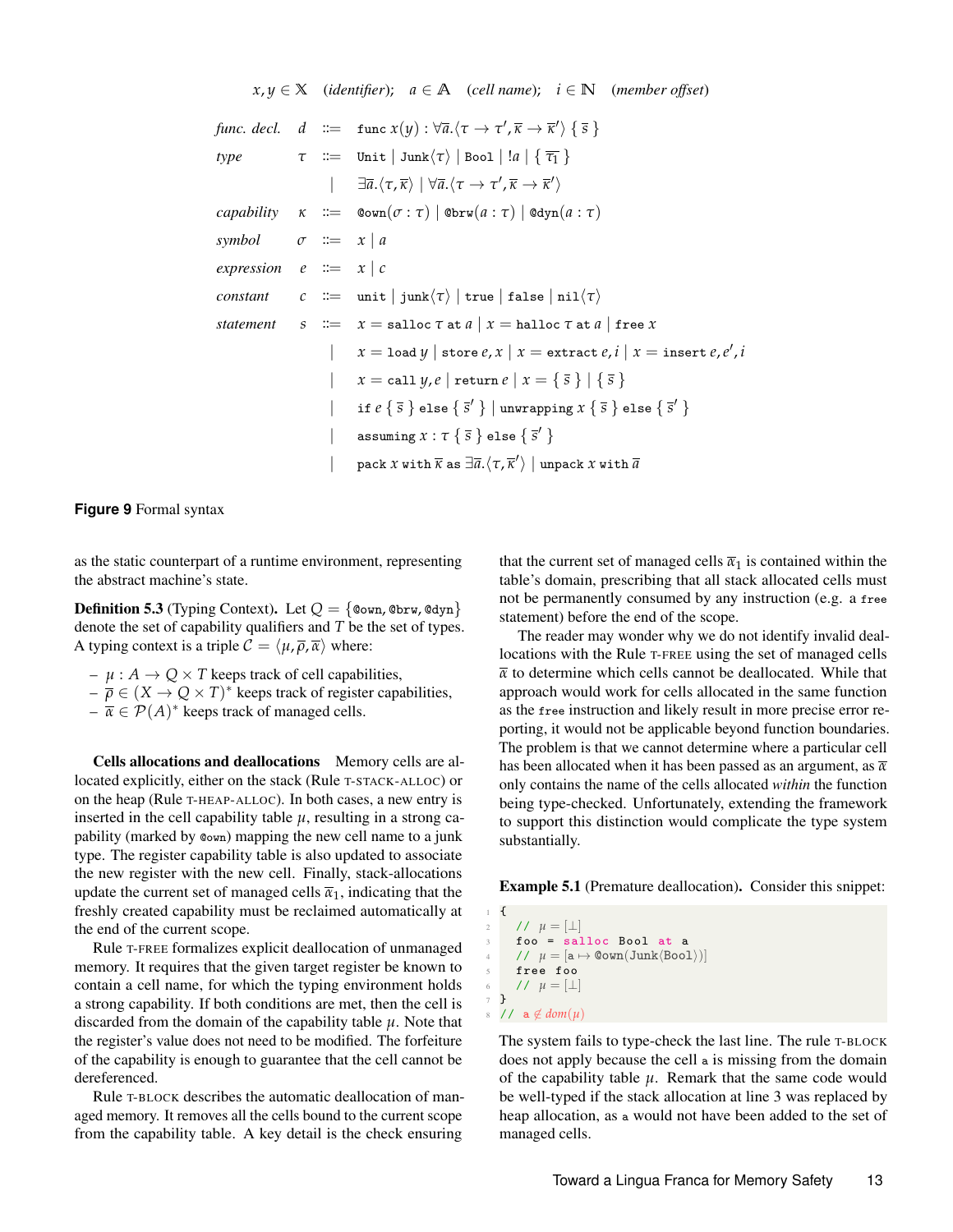<span id="page-13-0"></span>STACK-ALLOC

*a* fresh in *m* and *s*  $a'$  fresh in m and  $\overline{s}$  $m' = m \ll [a' \mapsto junk(\tau)] \qquad \bar{r}' = \bar{r}_1 \ll [x \mapsto a'] \cdot \bar{r}_{2...}$  $\overline{\gamma}' = \overline{\gamma}_1 \ll [x \mapsto !a, a \mapsto \text{Junk}\langle \tau \rangle] \cdot \overline{\gamma}_{2...}$  $x = \texttt{salloc}~\tau~\texttt{at}~a\cdot\overline{s},\langle m,\overline{r},\overline{\gamma}\rangle \leadsto \overline{s}[^{a/a'}], \langle m',\overline{r}',\overline{\gamma}'\rangle$ FREE  $\overline{m'} = m[\overline{r}(x) \quad \overline{\gamma'} = \overline{\gamma}[\overline{r}(x)]$  $\overline{\textsf{free}~x \cdot \overline{\textsf{s}}}, \langle m, \overline{r}, \overline{\gamma} \rangle \leadsto \overline{\textsf{s}}, \langle m', \overline{r}, \overline{\gamma}' \rangle$ LOAD  $\overline{r}' = \overline{r}_1 \ll [x \mapsto m(\overline{r}(y))] \cdot \overline{r}_{2...}$  $\overline{\gamma}' = \overline{\gamma}_1 \ll [x \mapsto \overline{\gamma}(\overline{r}(y))] \cdot \overline{\gamma}_{2...}$  $\chi=\text{\tt load}\, y\cdot \bar s$ ,  $\langle m, \overline r, \overline\gamma\rangle \leadsto \bar s$ ,  $\langle m, \overline r', \overline\gamma'\rangle$ **STORE**  $\langle m, \overline{r}, \overline{\gamma} \rangle \vdash e \Downarrow v \qquad m' = m \ll [\overline{r}(x) \mapsto v]$  $\langle m, \overline{r}, \overline{\gamma} \rangle \vdash e : \tau \qquad \overline{\gamma}' = \overline{\gamma} \ll [\overline{r}(x) \mapsto \tau]$  $\overline{\text{store } e,x\cdot \overline{s}}, \langle m,\overline{r},\overline{\gamma} \rangle \leadsto \overline{s}, \langle m',\overline{r},\overline{\gamma'} \rangle$ RETURN  $\langle m, \overline{r}, \overline{\gamma} \rangle \vdash e \Downarrow v \qquad \overline{r}' = \overline{r}_2 \ll [x \mapsto v] \cdot \overline{r}_{3...}$  $\langle m, \overline{r}, \overline{\gamma} \rangle \vdash e : \tau \quad \overline{\gamma}' = \overline{\gamma}_2 \ll [x \mapsto \tau] \cdot \overline{\gamma}_{3...}$  $\overline{x} = \{ \text{ return } e \} \cdot \overline{s}, \langle m, \overline{r}, \overline{\gamma} \rangle \leadsto \overline{s}, \langle m, \overline{r}', \overline{\gamma}' \rangle$ CALL  $\overline{r}(y) = \text{func } x'(y') \{ \overline{s}' \}$  $\langle m, \overline{r}, \overline{\gamma} \rangle \stackrel{\sim}{\vdash} e \Downarrow v \qquad \overline{r}' = [y' \mapsto v] \cdot \overline{r}$  $\langle m,\overline{r},\overline{\gamma}\rangle\vdash e:\tau$   $\overline{\gamma}'=[\overline{y}'\mapsto\tau]\cdot\overline{\gamma}$  $x=\text{call }y, e\cdot \overline{s},\langle m, \overline{r}, \overline{\gamma}\rangle \leadsto x=\{\ \overline{s}'\ \},\langle m, \overline{r}', \overline{\gamma}'\rangle$ ASSUMING-TRUE  $\overline{\gamma}(x) = !a$  $\forall \sigma \in dom(\overline{\gamma}_1), \sigma \neq x \implies \overline{\gamma}_1(\sigma) \neq !a \qquad \overline{\gamma}(a) = \tau$  $\overline{\text{assuming } x : \tau\Set{\bar{s}} \text{else} \Set{\bar{s}'} \cdot \overline{s}'', \langle m, \overline{r}, \overline{\gamma} \rangle}$ 

#### **Figure 10** Operational semantics (selected rules)

Loading and storing values As mentioned earlier, regular values in Fuel can be copied at will, even memory cell names. On the other hand, capabilities that grant the ability to perform mutating operations must be treated linearly. Hence, to preserve soundness, packaging a linear capability together with a value has to result in a linear object. Linear objects cannot be copied. Instead, they should be *moved*, invalidating the register or cell previously holding them. We define a predicate *lin* to identify types of linear objects (i.e., linear types), formally defined as the minimal predicate satisfying the following rules:

⇝ { *s* } · *s* ′′ ,⟨*m*,*r*, *γ*⟩

$$
\frac{\exists i, lin(\tau_i)}{lin(\exists \bar{a}. \langle \tau, \bar{\kappa} \rangle)} \qquad \qquad \frac{\exists i, lin(\tau_i)}{lin(\{\tau_1, ..., \tau_n\})}
$$

Rule T-LOAD-COPY formalizes the static semantics of load instructions on non-linear types. It requires a strong or borrowed capability to access the cell referenced by the source register, whose value gets copied into the target register. In contrast, Rule

T-LOAD-MOVE applies when the source value is linear. In this case, a strong cell capability has to be consumed to invalidate the cell's value, by changing its type. Both rules additionally check that the loaded cell does not have a junk type.

Example 5.2 (Loading a linear object). Consider a load instruction of the form  $x = 1$ oad  $y$ , type-checked in a context such that  $\mu = [a \mapsto \text{Cov}_n(\exists b. \langle !b, \text{Cov}_n(b : \text{Bool}) \rangle)]$  and  $\overline{\rho}_1 = [y \mapsto !a].$ Rule T-LOAD-MOVE applies, because *a*'s type is linear. It updates the capability table such that  $\mu = [a \mapsto \text{Comm}(Junk\langle \dots \rangle)],$  effectively invalidating *a*'s value. In other words, one can no longer perform a load instruction on *y*.

The two rules for store instructions are defined similarly: T-STORE-COPY applies for non-linear values whereas T-STORE-MOVE applies on linear values, held in a temporary register. In both instances, a strong cell capability is required to update its type. The notation  $\tau \sim \tau'$  additionally ensures that  $\tau$ and *τ* ′ have a compatible memory layout.

Function calls As Fuel relies purely on an intraprocedural analysis, function calls play a central role in Fuel's typing semantics, formalized by Rules T-CALL-COPY. Let  $x = \text{call } y, e$ be a call statement, the rule first ensures that *y* holds a function object, by verifying that it has a function type  $\forall \bar{a}. \langle \tau \rightarrow \tau', \bar{\kappa} \rightarrow \rangle$  $\overline{\kappa}$ <sup>'</sup>). Next, it checks that the type  $\tau_e$  of the expression *e* matches that of the function's domain  $\tau$ , prompting the instantiation of the universal type. We define a partial function *match* for this purpose. Given two types  $τ<sub>e</sub>$  and  $τ$ , as well as a sequence of capabilities  $\bar{\kappa}$ , the function determines whether there exists a substitution *s* mapping the universally quantified names  $\bar{a}$  to concrete names from the typing context so that *τ<sup>e</sup>* matches *τ* (i.e.,  $\tau_e$  describes the same layout as  $\tau$ ) and that all capabilities  $\bar{k}$  can be derived from the context; for example:

$$
[a_0 \mapsto \text{Covm}(\text{Unit})], \epsilon
$$
  
+ 
$$
\text{match}(!a_0, !a, \text{Covm}(a: \text{Unit})) = [a \mapsto a_0]
$$

Provided a substitution exists, the next step consists of consuming the capabilities required by the function from the typing context. We define another partial function *take* for this purpose. The function accepts three arguments, namely a sequence of capabilities to consume  $\bar{\kappa}$ , a capability table  $\mu$  and a borrowed capability table *β*. The latter serves to handle the creation of borrowed capabilities. We formalize its semantics in Figure [12.](#page-15-0) Consuming a strong capability (Rule T-TAKE-STRONG) removes it from the context, while consuming a borrowed or dynamic capability (Rule T-TAKE-WEAK) leaves it unchanged. Two rules further describe how strong capabilities are weakened. T-TAKE-MAKE-DYN permanently trades a strong capability for a dynamic one. Finally, T-TAKE-MAKE-BRW creates a borrowed capability by inserting a new entry in *β*. Although the capability is not removed from the context, notice that this prevents further applications of T-TAKE-STRONG and T-TAKE-MAKE-DYN, hence avoiding unsound borrows. The rule finally merges the cell capabilities produced or returned by the function, and creates a register capability for the return value.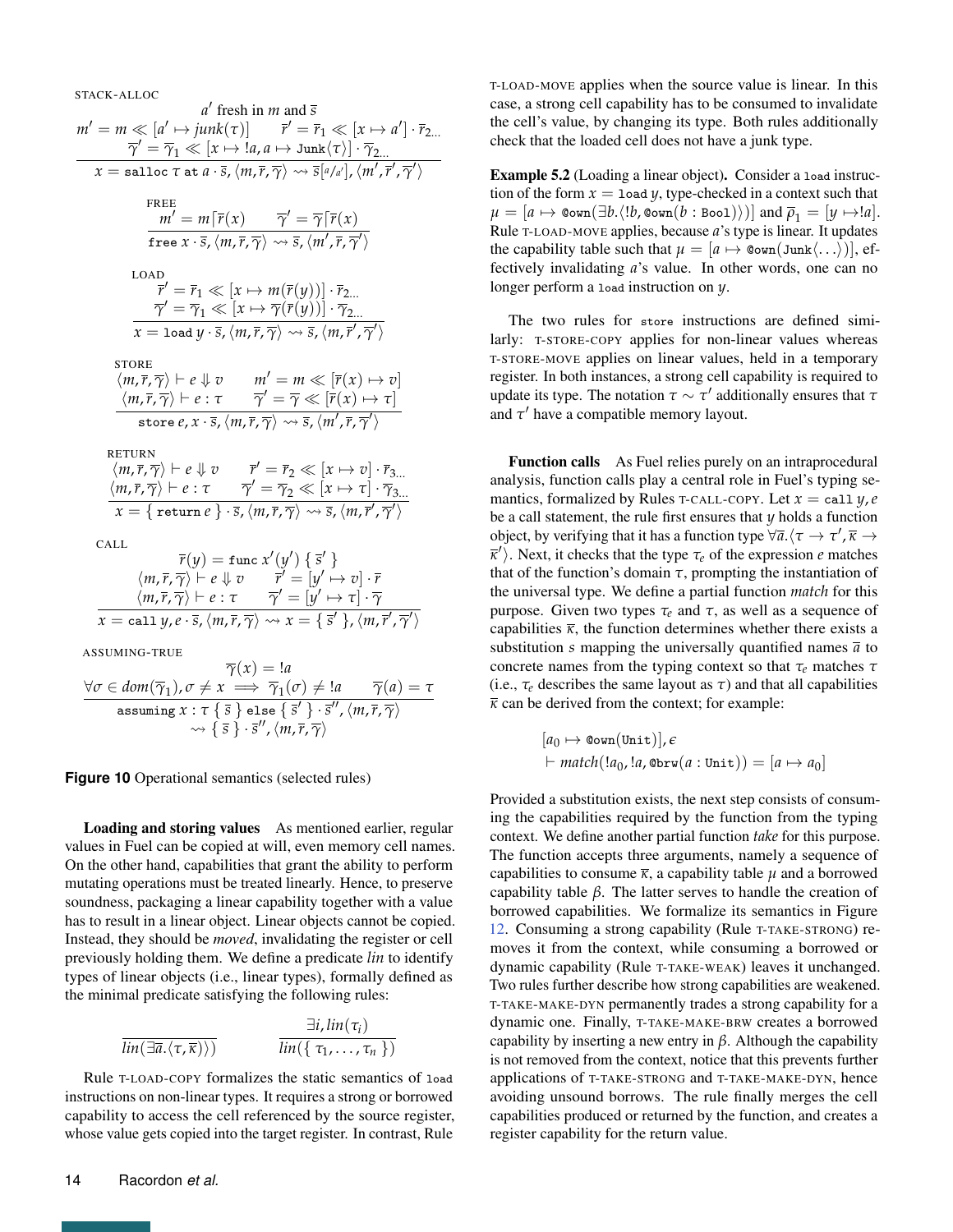<span id="page-14-0"></span>T-STATE-ALLC  
\n
$$
\overline{u} = \overline{u} \{a \mapsto \text{down}(\text{Junk}(\tau))\}
$$
\n
$$
\overline{u} = \overline{u} \{a \mapsto \text{down}(\text{Junk}(\tau))\}
$$
\n
$$
\overline{u} = \overline{u} \{a \mapsto \text{down}(\text{Junk}(\tau))\}
$$
\n
$$
\overline{u} = \overline{u} \{a \mapsto \text{down}(\text{Junk}(\tau))\}
$$
\n
$$
\overline{u} = \overline{u} \{a \mapsto \text{down}(\text{Junk}(\tau))\}
$$
\n
$$
\overline{u} = \overline{u} \{a \mapsto \text{down}(\text{Junk}(\tau))\}
$$
\n
$$
\overline{u} = \overline{u} \{a \mapsto \text{down}(\text{Junk}(\tau))\}
$$
\n
$$
\overline{u} = \overline{u} \{a \mapsto \text{down}(\text{Junk}(\tau))\}
$$
\n
$$
\overline{u} = \overline{u} \{a \mapsto \text{down}(\text{Junk}(\tau))\}
$$
\n
$$
\overline{u} = \overline{u} \{a \mapsto \text{down}(\text{Junk}(\tau))\}
$$
\n
$$
\overline{u} = \overline{u} \{a \mapsto \text{down}(\text{Junk}(\tau))\}
$$
\n
$$
\overline{u} = \overline{u} \{a \mapsto \text{down}(\text{Junk}(\tau))\}
$$
\n
$$
\overline{u} = \overline{u} \{a \mapsto \text{down}(\tau)\}
$$
\n
$$
\overline{u} = \overline{u} \{a \mapsto \text{down}(\tau)\}
$$
\n
$$
\overline{u} = \overline{u} \{a \mapsto \text{down}(\tau)\}
$$
\n
$$
\overline{u} = \overline{u} \{a \mapsto \text{down}(\tau)\}
$$
\n
$$
\overline{u} = \overline{u} \{a \mapsto \text{down}(\tau)\}
$$
\n
$$
\overline{u} = \overline{u} \{a \mapsto \text{down}(\tau)\}
$$
\n
$$
\overline{u} =
$$

T-ASSUMING  
\n
$$
\overline{\rho} = \text{Qown}([a]) \qquad \mu(a) = q(\tau) \qquad q \neq \text{Qbrw} \qquad \mu' = \mu_a \sqcup \mu_b \qquad \overline{\rho}' = \overline{\rho}_a \sqcup \overline{\rho}_b
$$
\n
$$
\mu \ll [a \mapsto \text{Qown}(\tau)], \overline{\rho}, \overline{\alpha} \vdash \{\overline{s}\} \dashv \mu_a, \overline{\rho}_a, \overline{\alpha} \qquad \mu \lceil a, \overline{\rho}, \overline{\alpha} \vdash \{\overline{s}'\} \dashv \mu_b, \overline{\rho}_b, \overline{\alpha}
$$
\n
$$
\mu, \overline{\rho}, \overline{\alpha} \vdash \text{assuming } x : \tau \{\overline{s}\} \text{ else } \{\overline{s}'\} \dashv \mu', \overline{\rho}', \overline{\alpha}
$$

**Figure 11** Statements' typing semantics (selected rules):  $C \vdash \overline{s} \dashv C'$ 

Example 5.3 (Consuming capabilities for a call). Let  $\mathit{take}(\mu, \overline{\kappa}, [\perp]) = \mu'$ , where  $\mu = [a \mapsto \mathsf{Qown}(\tau), b \mapsto$  $\mathfrak{C}(\sigma)$ ,  $c \mapsto \mathfrak{C}(\sigma)$  be a capability table and  $\bar{\kappa} = \mathfrak{C}(\sigma)$  a :  $\tau$ ) · @brw $(b : \tau)$  · @dyn $(c : \tau)$  a sequence of capabilities to consume. Rule <sup>T</sup>-TAKE-STRONG applies first, removing *a* from *µ*'s domain. Rule <sup>T</sup>-TAKE-MAKE-BRW applies next, weakening *b*'s capability by creating an entry in *β*. Rule <sup>T</sup>-TAKE-WEAK applies, ascertaining that the context contains a dynamic capability for *c* without modifying it. Finally, Rule T-TAKE-EMPTY applies on an empty list of capabilities.

Notice that Rule T-CALL-COPY prescribes that the argument's type be non-linear. Just like in the case of a store instruction, a register capability may be taken when  $\tau$  is a linear type, packaging a capability within an existential type. The sister rule handles this situation similarly to Rule S-STORE-MOVE.

Capability assumptions tests Rule <sup>T</sup>-ASSUMING formalizes type-checking for capability assumption tests. It first requires that the tested capability be at least *mentioned* in the typing context, with any qualifier but @brw. Recall that assumption tests are meant to recover strong capabilities. Obviously, this can never succeed if the capability is already statically known to be weak. The whole point of the construction is to leverage dynamic checks to recover static knowledge about the typing context. Hence, it only makes sense that the static semantics should explore both branches of the conditional. Nonetheless, notice that each of them is interpreted in a different context. The first branch is type-checked after updating *a*'s capability to a strong one, while the second branch is type-checked after removing *a*'s capability altogether. This effectively simulates two possible situations: either *a* is indeed available in the environment, or it is not.

The contexts resulting from both branches are then *joined*. This operation, denoted by the operator  $\sqcup^4$  $\sqcup^4$ , merges two capability tables, resolving conflicts by introducing dynamic capabilities. More formally,  $t \sqcup t' = t''$  if and only if:

<sup>&</sup>lt;sup>4</sup> We extend the operator to sequences of capability tables of equal lengths by joining them pairwise, that is  $\overline{t} \sqcup \overline{t}' = \overline{t}_1 \sqcup \overline{t}'_1, \ldots, \overline{t}_n \sqcup \overline{t}'_n$ .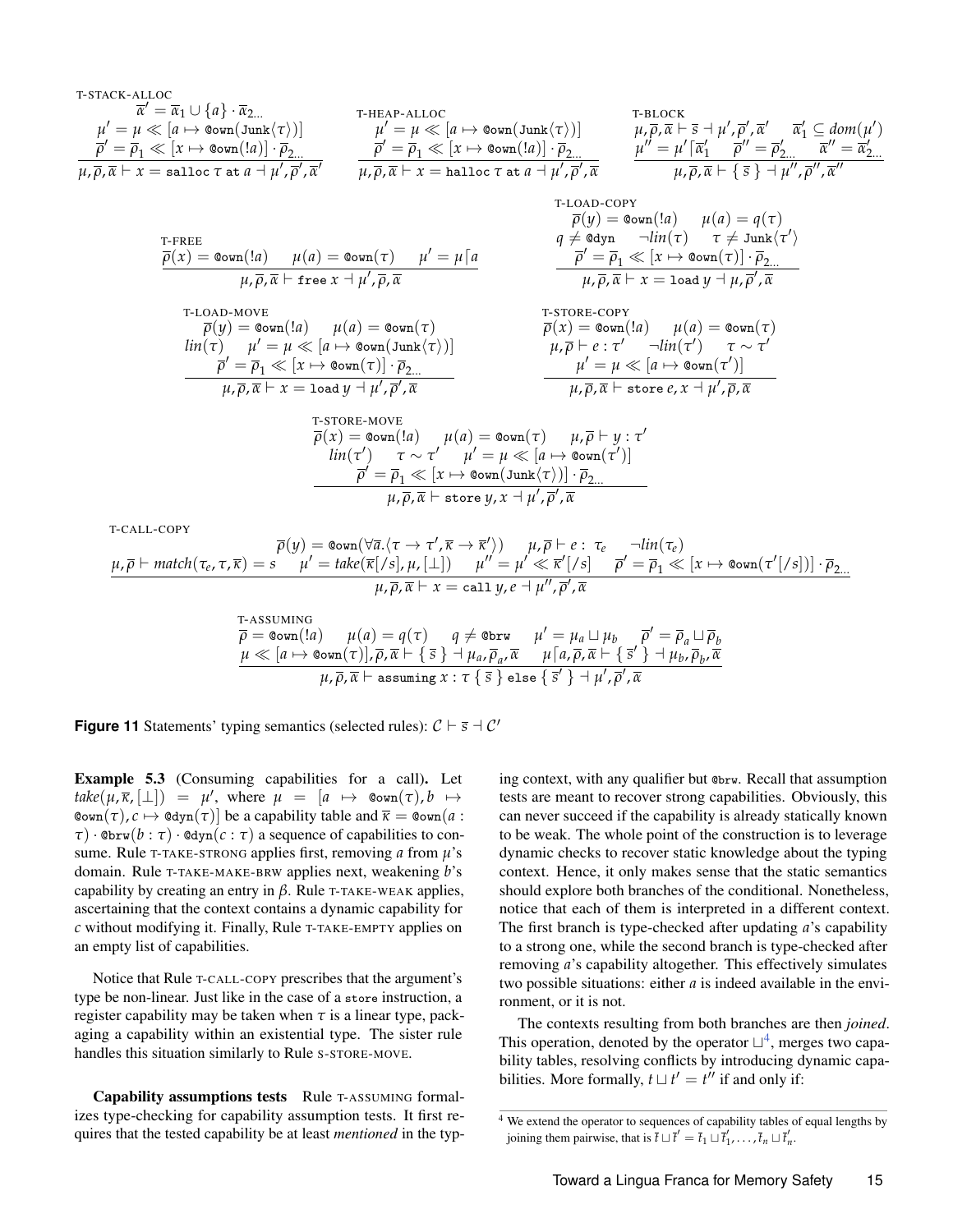<span id="page-15-0"></span>T-TAKE-STRONG  
\n
$$
\mu(a) = \text{Down}(\tau)
$$
\n
$$
\frac{a \notin dom(\beta) \quad \mu' = \text{take}(\overline{\kappa}, \mu \lceil a, \beta)
$$
\n
$$
\frac{a \notin dom(\beta) \quad \mu' = \text{take}(\overline{\kappa}, \mu \lceil a, \beta)
$$
\n
$$
\frac{a \notin dom(\beta) \quad \mu' = \text{take}(\overline{\kappa}, \mu \lceil a, \beta)
$$
\n
$$
\frac{a \notin dom(\beta)}{\text{take}(\mathbf{Q}(\mathbf{w})\mathbf{n}(a : \tau) \cdot \overline{\kappa}, \mu, \beta)} = \mu'
$$
\n
$$
\frac{a \neq \text{down} \quad \mu' = \text{take}(\overline{\kappa}, \mu, \beta)}{\text{take}(\mathbf{q}(a : \tau) \cdot \overline{\kappa}, \mu, \beta) = \mu'}
$$
\n
$$
\frac{\text{T-TAKE-MAKE-BRW}}{\text{T-TAKE-MAKE-BRW}} \quad a \notin dom(\beta)
$$
\n
$$
\frac{\mu' = \text{take}(\overline{\kappa}, \beta \ll [a \mapsto \text{Obrw}(\tau)])}{\text{take}(\text{Obrw}(a : \tau) \cdot \overline{\kappa}, \mu, \beta) = \mu'}
$$
\n
$$
\frac{\text{T-TAKE-MAKE-DYN}}{\text{T-TAKE-MAKE-DYN}} \quad a \notin dom(\beta)
$$
\n
$$
\frac{\mu' = \text{take}(\overline{\kappa}, \mu \ll [a \mapsto \text{Odyn}(\tau)], \beta)}{\text{take}(\text{bdyn}(a : \tau) \cdot \overline{\kappa}, \mu, \beta) = \mu'}
$$

**Figure 12** Capability consumption in function calls

$$
-\forall \sigma \in dom(t) \cap dom(t'), t(\sigma) = q(\tau) \wedge t'(\sigma) =
$$
  
\n
$$
q'(\tau') \implies \tau = \tau'
$$
  
\n
$$
- dom(t'') = dom(t) \cup dom(t')
$$
  
\n
$$
-\forall \sigma \in dom(t''), t''(\sigma) =
$$
  
\n
$$
\begin{cases}\nt(\sigma) & \text{if } t(\sigma) = t'(\sigma) \\
\text{edyn}(\tau) & \text{if } \sigma \notin dom(t') \vee \sigma \notin dom(t) \\
\text{edyn}(\tau) & \text{if } \{t(\sigma), t'(\sigma)\} = \{\text{down}(\tau), \text{edyn}(\tau)\}\n\end{cases}
$$

Remark that joining is not defined for tables that map the same symbol to different types (e.g., @own(Bool) and @own(Junk⟨Bool⟩)). This prevents the two branches of a conditional statement from leaving the same register or memory cell in different memory configurations. One way to lift this limitation would be to equip the type system with a subtyping relation to substitute mismatching types with their least supertype. However, such an extension would also call for the addition of a runtime subcasting mechanism.

Function declarations A program is well-formed if all its function declarations are well-typed. Each declaration is typed-checked in an isolated typing context, built solely from the signatures of all globally visible symbols, thus including that of the declaration itself. Therefore, just as call statements do not assume anything about the function being called beyond their signature, functions do not make any more assumptions about their caller. Rule T-FUNC (see Figure [13\)](#page-15-1) describes well-typed function declarations formally. In a nutshell, the rule creates a new typing context, type-checks the function's statements and confirms that its post-conditions are satisfied.

The cell capability table  $\mu$  is created solely from the capabilities taken by the function. For example, given a function signature  $\forall a. \langle !a \rightarrow \text{Unit}, \text{down}(a : \tau) \rightarrow \text{down}(a : \tau) \rangle$  (i.e., a function accepting a pointer to a cell containing a value of

type  $\tau$ ), the table  $\mu$  would be initialized as  $[a \mapsto \text{Cov}_n(\text{Bool})]$ . The symbol *F* denotes a mapping from global identifiers to their declarations, created at the start of the type-checking process by gathering all global declarations. The register capability *ρ* is created by prefixing *F* with a mapping associating the argument *y* to the type of the function's parameter. These two tables serve to type-check the function's statements, before the rule finally looks at the function's post-conditions. It checks that all stackallocated memory can be reclaimed (similar to how it is done by Rule T-BLOCK), that all returned capabilities are available in the context, and that the returned value has the expected type. Note that the special identifier \$*r* designates the return register.

<span id="page-15-1"></span>T-FUNC  
\n
$$
\mu = {\overline{\kappa}_i | 1 \le i \le |\overline{\kappa}| } \qquad \overline{\rho} = [y \mapsto \tau] \cdot F
$$
\n
$$
\mu, \overline{\rho}, \varnothing \vdash \overline{s} \dashv \mu', \overline{\rho}', \alpha' \qquad \alpha' \subseteq dom(\mu')
$$
\n
$$
{\overline{\kappa}_i' | 1 \le i \le |\overline{\kappa}'|} \subseteq \mu' \qquad \overline{\rho}'(\text{$\$$$$$$}) = \text{Qown}(\tau')
$$
\n
$$
F \vdash \text{func } x(y) : \forall \overline{a}. \langle \overline{\tau} \rightarrow \overline{\tau}', \overline{\kappa} \rightarrow \overline{\kappa}' \rangle \{\overline{s}\}
$$

**Figure 13** Typing semantics of function declarations

A noteworthy property of this model is its ability to predict heap memory leaks. Since one cannot access the contents of a memory cell without a capability, any remaining strong capability at the end of a function scope that is not mentioned in its signature denotes a leak. Indeed, since the call site does not have access a callee's typing context, it has no way to recover the capabilities that are not returned, nor automatically reclaimed. Similarly, linear objects that remain in the register capability table also constitute leaks. While the register's value can be assumed to be deallocated, the memory cells referred to by the packaged capabilities cannot. Furthermore, those are known to be heap-allocated, otherwise the function would be illtyped. Unfortunately, dynamic capabilities may still introduce untraceable leaks, precisely because they represent uncertainty about the actual state of the runtime environment. Hence, their presence may denote a false positive.

#### **5.5. Soundness**

Our static semantics guarantees that well-typed programs can always progress to a *valid configuration*. A configuration is a sequence of statements  $\overline{s}$  paired with a runtime environment  $\mathcal{R}$ . It is *valid* if either of these two conditions holds:

- there is no more statement to evaluate (i.e.,  $\bar{s} = \epsilon$ ); or
- the program is not stuck (i.e., there exists a reduction rule such that  $\overline{s}$ ,  $\mathcal{R} \rightsquigarrow \overline{s}'$ ,  $\mathcal{R}'$ ).

We first describe a relation between runtime environments and typing contexts, which holds if the latter is a faithful description of the former. Intuitively, it prescribes that a capability that appears in a typing context must be matched by a corresponding entry in the environment. Notice the asymmetry: a symbol *σ* being mapped onto a value  $v$  in  $R$  does not need to be matched by a corresponding capability in  $C$ . However, all capabilities featured in  $\mathcal C$  must be verified in  $\mathcal R$ . This allows typing contexts to underspecify environments.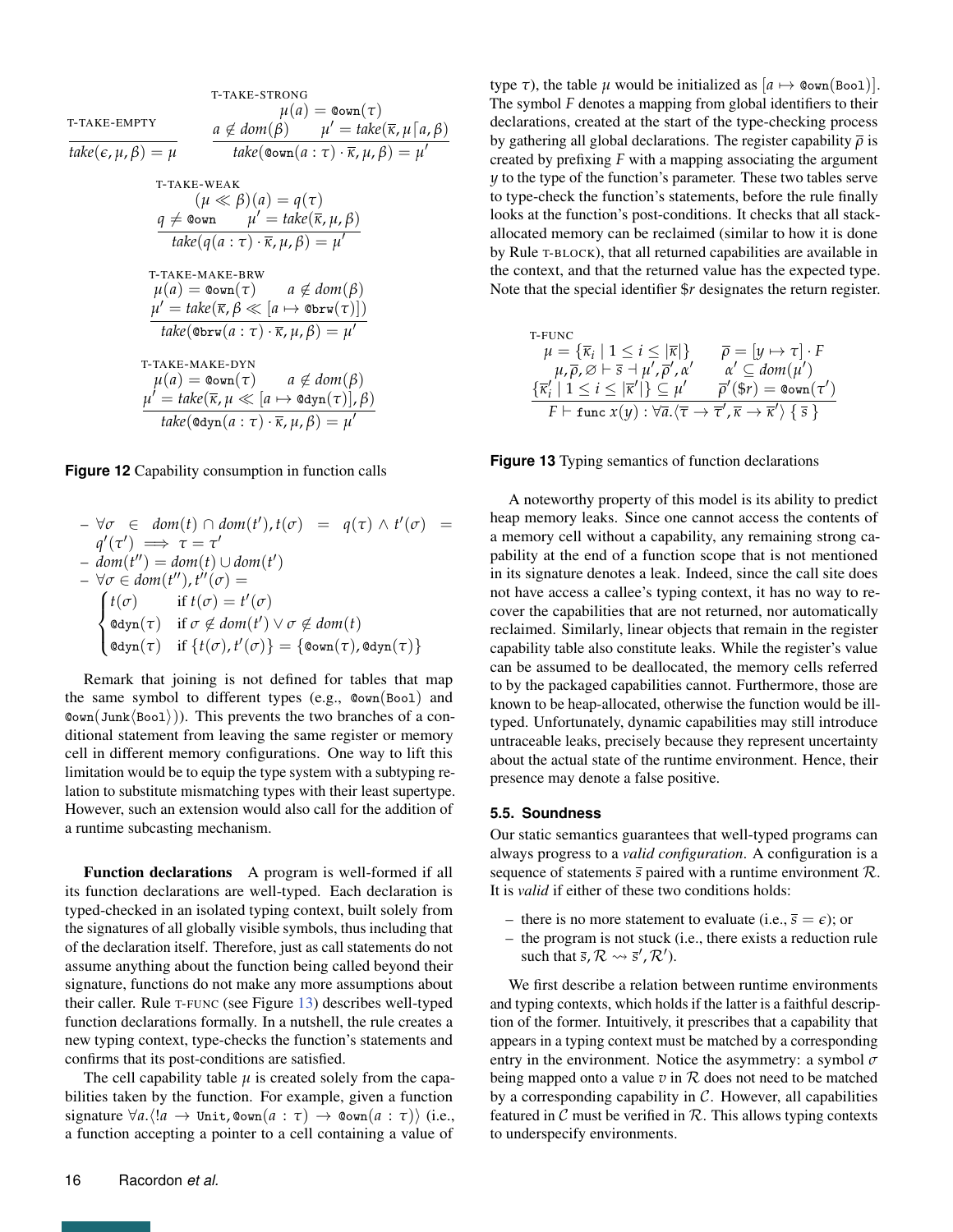**Definition 5.4** (Environment Typing). Let  $\mathcal{R} = \langle m, \overline{r}, \overline{\gamma} \rangle$  be a runtime environment and  $\mathcal{C} = \langle \mu, \overline{\rho}, \overline{\alpha} \rangle$  be a typing context. We write  $\mathcal{R} : \mathcal{C}$  if and only if:

 $\forall a \in dom(\mu), \mu(a) = q(\tau) \implies m(a) : \tau$  $\forall x \in dom(\overline{\rho}), \overline{\rho}(x) = q(\tau) \implies \overline{r}(x) : \tau$ 

Our typing rules focus on maintaining an environment-typing invariant. We express this idea formally with the following soundness property; its proof is left for future work.

Theorem 5.1 (Soundness). *Let* C *be a typing context and* R *be a runtime environment such that*  $\mathcal{R} : \mathcal{C}$ . If  $\mathcal{C} \vdash \overline{s} \dashv \mathcal{C}'$  and  $\overline{s}, \mathcal{R} \leadsto^* \overline{s}', \mathcal{R}',$  then  $\overline{s}', \mathcal{R}'$  is a valid configuration.

# <span id="page-16-0"></span>**6. Conclusion**

We have presented Fuel, a compiler framework designed to verify memory safety properties on programs using explicit memory management. Drawing inspiration from LLVM, Fuel features a low-level, typed intermediate language, called Fuel IR, intended as a front-end agnostic target for any source language. The language uses type capabilities to eliminate initialization issues, null dereference, use-after-free, doubly freed memory and inaccessible memory. All properties are verified statically on programs transformed in Fuel IR, using a type-checking analysis that leverages dynamic checks to recover static assumptions about the typing environment. We have introduced our framework informally, through a short tutorial showcasing how to translate common low-level idioms from C and Rust to Fuel IR, and formalized a subset for which we have described the operational and static semantics.

## **6.1. Current limitations**

A handful of outstanding limitations prevent Fuel from being used in a concrete setting in its current state. In particular, Fuel IR's lacks the following critical features:

- Self-recursive data structures Our language is currently unable to represent self-recursive data structures, such as linked-lists or trees. Two features are missing: a support for recursive definitions and optional types (a.k.a., maybe monads). The former is a simple extension of Fuel IR's type system, while the latter calls for minor amendments to its operational semantics. Specifically, it requires the addition of a conditional statement able to branch behavior depending on the presence or absence of a value.
- Arrays Arrays are another fundamental data structure that Fuel IR is currently unable to represent. In particular, the language lacks the ability to compute indices dynamically. Unfortunately, such a feature would introduce uncertainty as to determine which member of the tuple is involved in a particular operation. One possible countermeasure would be to leverage dynamic checks, updating the type of each member after any mutating operation.

Another issue is to determine whether a computed index actually falls within the array's bounds. Dynamic solutions typically instrument code with runtime checks [\(Duck &](#page-18-17) [Yap](#page-18-17) [2016\)](#page-18-17), while static alternatives use symbolic execu-tion [\(Rugina & Rinard](#page-19-19) [2005\)](#page-19-19) or dependent types [\(Xi &](#page-20-10) [Pfenning](#page-20-10) [1998\)](#page-20-10) to remove them.

Concurrency Fuel does not yet provide any support for concurrency. While extending the language with threads should be possible, this feature suggests further questions about the additional mechanisms that should come with it. Lowlevel languages typically offer locks and synchronization primitives, while their higher-level counterpart may rely on more elaborate patterns, such as actors and promises.

#### **6.2. Discussion and future work**

Our long-term objective is to develop a scalable, off-the-shelf framework to express and verify memory safety properties in existing compiler toolchains. We identified three main research questions related to this goal, which this work partially answers:

RQ1 *What is the appropriate expressiveness to reason about mutable memory states?*

By dissociating the possession of a pointer value from the capability to read or modify memory, Fuel's type system is more amenable than traditional substructural approaches. We have presented a formal semantics for Fuel IR. The proof is expected to follow from the traditional style of Wright and Felleisen [\(Wright & Felleisen](#page-20-11) [1994\)](#page-20-11).

The use of runtime assumptions in concert with static type checking is our most significant contribution, which can be understood as occurrence typing [\(Tobin-Hochstadt &](#page-20-9) [Felleisen](#page-20-9) [2008\)](#page-20-9) for flow-sensitive memory properties. It uncovers promising leads to support dynamic features that are typically too impractical to check statically.

RQ2 *What is the appropriate level of abstraction for a memory safety checking framework?*

We believe that starting from LLVM IR, adding explicit scoping constructs (e.g., assuming), and supporting richer functions APIs yields a suitable model to express universal memory operations while remaining non-opinionated about high-level features, such as class-based polymorphism or closure implementations.

Scopes in particular provide an elegant way to delimit the lifetime of an assumption and reason about the state of the memory at a particular point in the program. In other words, Fuel is more *structured* than LLVM IR.

## RQ3 *Where should a memory safety checking framework be plugged into a compiler toolchain?*

This question requires more future research. As we observed in this paper, all information required to perform memory safety checking is typically available within the front-end phase, after semantic analysis has fixed the type of each expression. Besides, structural information should still be available at this stage, allowing scope information to be translated into Fuel IR.

Nonetheless, it remains to more formally identify what properties of a source language are strictly necessary to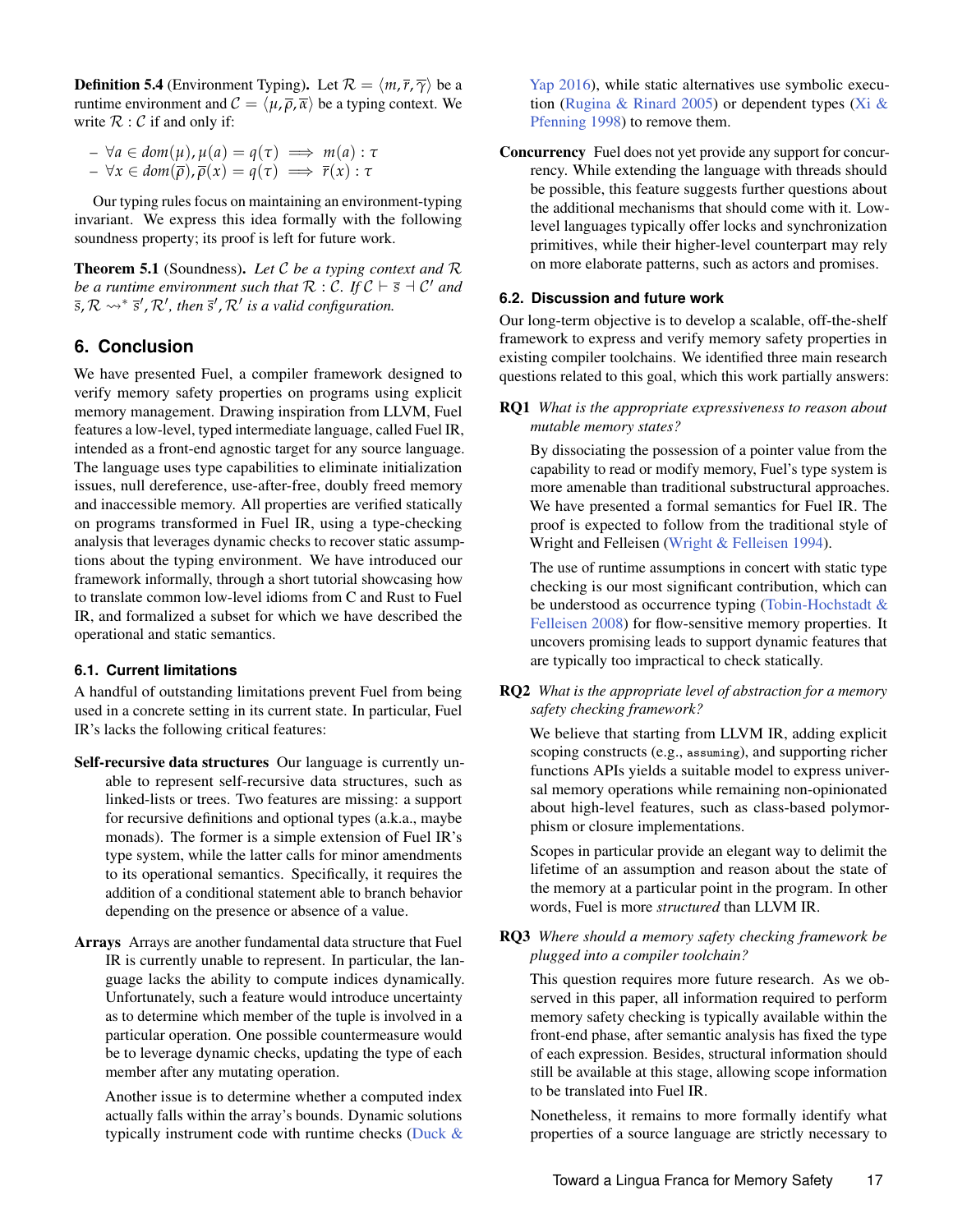generate well-formed Fuel IR code and discover how common code patterns can be translated optimally. Another issue is to determine whether Fuel IR code generation is reasonably automatable. Only a thorough practical evaluation can provide definite answers.

Other avenues for future work include the exploration of Fuel's applicability to other domains than memory safety checking. One particularly exciting prospect is to leverage its type system in the context of JIT compilation. By providing richer foreign function interfaces, advertising their possible side effects, one can hope to leverage local reasoning to exploit more optimization opportunities.

# **References**

- <span id="page-17-15"></span>Alpern, B., Wegman, M. N., & Zadeck, F. K. (1988). Detecting equality of variables in programs. In J. Ferrante & P. Mager (Eds.), *Conference record of the fifteenth annual ACM symposium on principles of programming languages, san diego, california, usa, january 10-13, 1988* (pp. 1–11). ACM Press. Retrieved from <https://doi.org/10.1145/73560.73561> doi: 10.1145/73560.73561
- <span id="page-17-12"></span>Armstrong, A., Bauereiss, T., Campbell, B., Reid, A., Gray, K. E., Norton-Wright, R., ... others (2019). Isa semantics for armv8-a, risc-v, and cheri-mips.
- <span id="page-17-16"></span>Aspinall, D. (1994). Subtyping with singleton types. In L. Pacholski & J. Tiuryn (Eds.), *Computer science logic, 8th international workshop, CSL '94, kazimierz, poland, september 25-30, 1994, selected papers* (Vol. 933, pp. 1– 15). Berlin: Springer. Retrieved from [https://doi.org/10.1007/](https://doi.org/10.1007/BFb0022243) [BFb0022243](https://doi.org/10.1007/BFb0022243) doi: 10.1007/BFb0022243
- <span id="page-17-14"></span>Balabonski, T., Pottier, F., & Protzenko, J. (2016). The design and formalization of mezzo, a permission-based programming language. *ACM Transactions on Programming Languages and Systems*, *38*(4), 14:1–14:94. Retrieved from <http://dl.acm.org/citation.cfm?id=2837022>
- <span id="page-17-0"></span>Ballantyne, M., King, A., & Felleisen, M. (2020). Macros for domain-specific languages. *Proceedings of the ACM on Programming Languages*, *4*(OOPSLA), 229:1–229:29. Retrieved from <https://doi.org/10.1145/3428297> doi: 10 .1145/3428297
- <span id="page-17-1"></span>Barnett, M., Chang, B. E., DeLine, R., Jacobs, B., & Leino, K. R. M. (2005). Boogie: A modular reusable verifier for object-oriented programs. In F. S. de Boer, M. M. Bonsangue, S. Graf, & W. P. de Roever (Eds.), *Formal methods for components and objects, 4th international symposium, FMCO 2005, amsterdam, the netherlands, november 1-4, 2005, revised lectures* (Vol. 4111, pp. 364–387). Springer. Retrieved from [https://doi.org/10.1007/11804192\\_17](https://doi.org/10.1007/11804192_17) doi: 10.1007/11804192\\_17
- <span id="page-17-10"></span>Berger, E. D., & Zorn, B. G. (2006). Diehard: probabilistic memory safety for unsafe languages. In M. I. Schwartzbach & T. Ball (Eds.), *Proceedings of the ACM SIGPLAN 2006 conference on programming language design and implementation, ottawa, ontario, canada, june 11-14, 2006* (pp. 158–168). ACM. Retrieved from [https://doi.org/10.1145/](https://doi.org/10.1145/1133981.1134000) [1133981.1134000](https://doi.org/10.1145/1133981.1134000) doi: 10.1145/1133981.1134000
- <span id="page-17-3"></span>Bloch, J. J. (2008). *Effective java, 2nd edition*. Addison-Wesley. Retrieved from <https://www.worldcat.org/oclc/255160742>
- <span id="page-17-5"></span>Boyland, J., Noble, J., & Retert, W. (2001). Capabilities for sharing: A generalisation of uniqueness and read-only. In *European conference on object-oriented programming, ecoop 2001* (pp. 2–27). Retrieved from [https://doi.org/10.1007/](https://doi.org/10.1007/3-540-45337-7_2) [3-540-45337-7\\_2](https://doi.org/10.1007/3-540-45337-7_2) doi: 10.1007/3-540-45337-7\\_2
- <span id="page-17-6"></span>Boyland, J. T. (2010). Semantics of fractional permissions with nesting. *ACM Transactions on Programming Languages and Systems*, *32*(6), 22:1–22:33. Retrieved from [https://doi.org/](https://doi.org/10.1145/1749608.1749611) [10.1145/1749608.1749611](https://doi.org/10.1145/1749608.1749611) doi: 10.1145/1749608.1749611
- <span id="page-17-8"></span>Brandauer, S., Castegren, E., Clarke, D., Fernandez-Reyes, K., Johnsen, E. B., Pun, K. I., . . . Yang, A. M. (2015). Parallel objects for multicores: A glimpse at the parallel language encore. In M. Bernardo & E. B. Johnsen (Eds.), *Formal methods for multicore programming - 15th international school on formal methods for the design of computer, communication, and software systems, SFM 2015, bertinoro, italy, june 15-19, 2015, advanced lectures* (Vol. 9104, pp. 1–56). Springer. Retrieved from [https://doi.org/10.1007/978-3-319-18941-3\\_1](https://doi.org/10.1007/978-3-319-18941-3_1) doi: 10.1007/978-3-319-18941-3\\_1
- <span id="page-17-9"></span>Buck, B. R., & Hollingsworth, J. K. (2000). An API for runtime code patching. *International Journal of High Performance Computing Applications*, *14*(4), 317–329. Retrieved from <https://doi.org/10.1177/109434200001400404> doi: 10.1177/ 109434200001400404
- <span id="page-17-11"></span>Chalupa, M., Strejcek, J., & Vitovská, M. (2020). Joint forces for memory safety checking revisited. *International Journal on Software Tools for Technology Transfer*, *22*(2), 115–133. Retrieved from <https://doi.org/10.1007/s10009-019-00526-2> doi: 10.1007/s10009-019-00526-2
- <span id="page-17-13"></span>Chisnall, D., Rothwell, C., Watson, R. N., Woodruff, J., Vadera, M., Moore, S. W., ... Neumann, P. G. (2015). Beyond the pdp-11: Architectural support for a memory-safe c abstract machine. *ACM SIGARCH Computer Architecture News*, *43*(1), 117–130.
- <span id="page-17-4"></span>Clang Project. (2021). *Clang static analyzer.* Retrieved from <https://clang-analyzer.llvm.org> ((accessed January 9, 2021))
- <span id="page-17-2"></span>Clarke, D., Östlund, J., Sergey, I., & Wrigstad, T. (2013). Ownership types: A survey. In D. Clarke, J. Noble, & T. Wrigstad (Eds.), *Aliasing in object-oriented programming. types, analysis and verification* (Vol. 7850, pp. 15–58). Springer. Retrieved from [https://doi.org/10.1007/978-3-642-36946-9\\_3](https://doi.org/10.1007/978-3-642-36946-9_3) doi: 10.1007/978-3-642-36946-9\\_3
- <span id="page-17-7"></span>Clebsch, S., Drossopoulou, S., Blessing, S., & McNeil, A. (2015). Deny capabilities for safe, fast actors. In E. G. Boix, P. Haller, A. Ricci, & C. Varela (Eds.), *International workshop on programming based on actors, agents, and decentralized control, agere! 2015* (pp. 1–12). ACM. Retrieved from <https://doi.org/10.1145/2824815.2824816> doi: 10.1145/2824815.2824816
- <span id="page-17-17"></span>Crary, K., Walker, D., & Morrisett, J. G. (1999). Typed memory management in a calculus of capabilities. In A. W. Appel & A. Aiken (Eds.), *POPL '99, proceedings of the 26th ACM SIGPLAN-SIGACT symposium on principles of programming languages, san antonio, tx, usa, january 20-22, 1999* (pp. 262–275). New York: ACM. Retrieved from [https://doi.org/](https://doi.org/10.1145/292540.292564)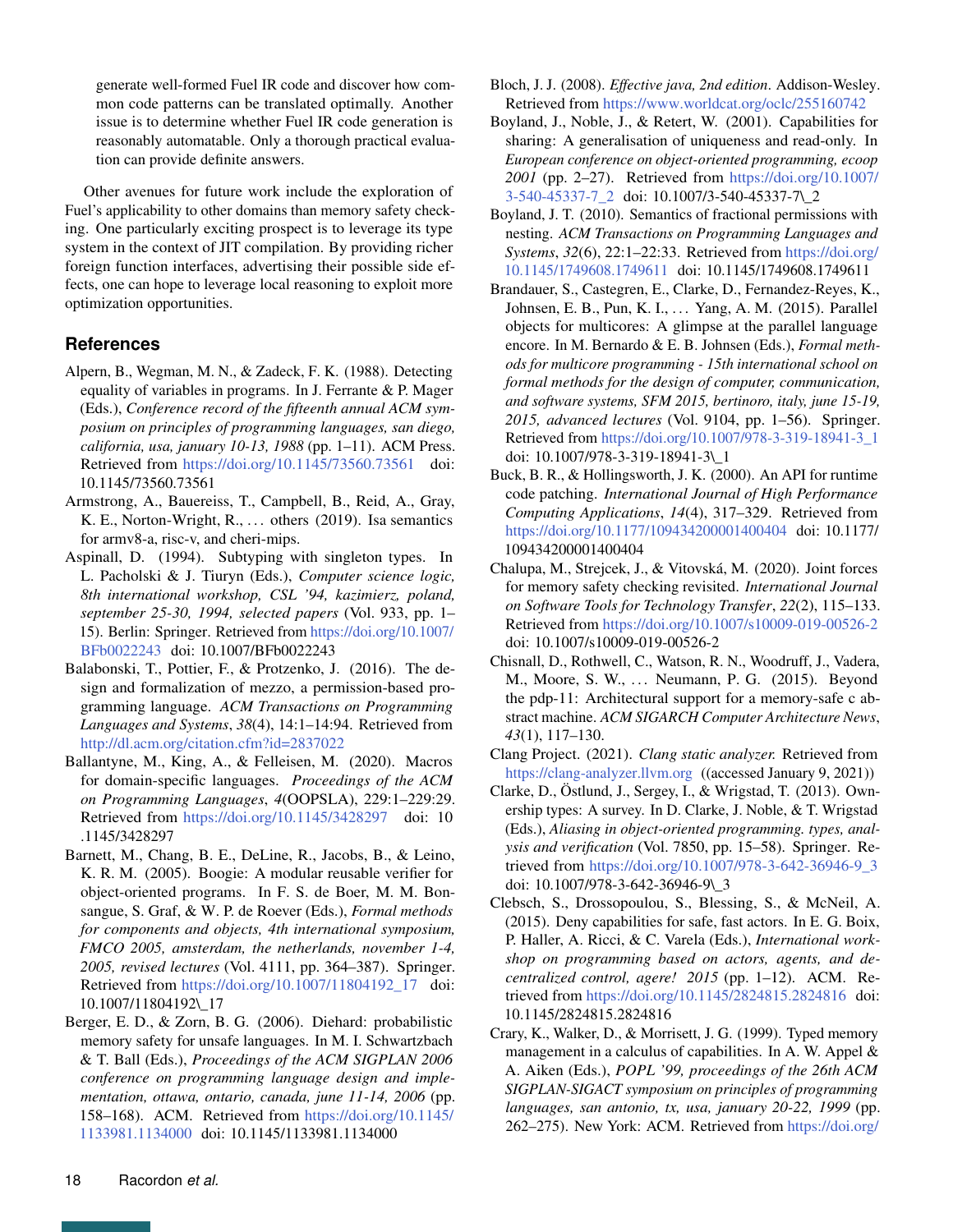[10.1145/292540.292564](https://doi.org/10.1145/292540.292564) doi: 10.1145/292540.292564

- <span id="page-18-16"></span>Cytron, R., Ferrante, J., Rosen, B. K., Wegman, M. N., & Zadeck, F. K. (1991). Efficiently computing static single assignment form and the control dependence graph. *ACM Transactions on Programming Languages and Systems*, *13*(4), 451–490. Retrieved from [https://doi.org/10.1145/115372](https://doi.org/10.1145/115372.115320) [.115320](https://doi.org/10.1145/115372.115320) doi: 10.1145/115372.115320
- <span id="page-18-7"></span>Dietl, W., Dietzel, S., Ernst, M. D., Muslu, K., & Schiller, T. W. (2011). Building and using pluggable type-checkers. In R. N. Taylor, H. C. Gall, & N. Medvidovic (Eds.), *Proceedings of the 33rd international conference on software engineering, ICSE 2011, waikiki, honolulu , hi, usa, may 21-28, 2011* (pp. 681–690). ACM. Retrieved from [https://doi.org/](https://doi.org/10.1145/1985793.1985889) [10.1145/1985793.1985889](https://doi.org/10.1145/1985793.1985889) doi: 10.1145/1985793.1985889
- <span id="page-18-17"></span>Duck, G. J., & Yap, R. H. C. (2016). Heap bounds protection with low fat pointers. In A. Zaks & M. V. Hermenegildo (Eds.), *Proceedings of the 25th international conference on compiler construction, CC 2016, barcelona, spain, march 12- 18, 2016* (pp. 132–142). ACM. Retrieved from [https://doi.org/](https://doi.org/10.1145/2892208.2892212) [10.1145/2892208.2892212](https://doi.org/10.1145/2892208.2892212) doi: 10.1145/2892208.2892212
- <span id="page-18-10"></span>Fähndrich, M., & DeLine, R. (2002). Adoption and focus: Practical linear types for imperative programming. In J. Knoop & L. J. Hendren (Eds.), *Proceedings of the 2002 ACM SIG-PLAN conference on programming language design and implementation (pldi), berlin, germany, june 17-19, 2002* (pp. 13–24). ACM. Retrieved from [https://doi.org/10.1145/](https://doi.org/10.1145/512529.512532) [512529.512532](https://doi.org/10.1145/512529.512532) doi: 10.1145/512529.512532
- <span id="page-18-6"></span>Filliâtre, J., & Paskevich, A. (2013). Why3 - where programs meet provers. In M. Felleisen & P. Gardner (Eds.), *Programming languages and systems - 22nd european symposium on programming, ESOP 2013, held as part of the european joint conferences on theory and practice of software, ETAPS 2013, rome, italy, march 16-24, 2013. proceedings* (Vol. 7792, pp. 125–128). Springer. Retrieved from [https://doi.org/10.1007/978-3-642-37036-6\\_8](https://doi.org/10.1007/978-3-642-37036-6_8) doi: 10.1007/978-3-642-37036-6\\_8
- <span id="page-18-11"></span>Gordon, C. S. (2020). Designing with static capabilities and effects: Use, mention, and invariants (pearl). In R. Hirschfeld & T. Pape (Eds.), *34th european conference on object-oriented programming, ECOOP 2020, november 15-17, 2020, berlin, germany (virtual conference)* (Vol. 166, pp. 10:1–10:25). Schloss Dagstuhl - Leibniz-Zentrum für Informatik. Retrieved from <https://doi.org/10.4230/LIPIcs.ECOOP.2020.10> doi: 10.4230/LIPIcs.ECOOP.2020.10
- <span id="page-18-1"></span>Hanenberg, S., Kleinschmager, S., Robbes, R., Tanter, É., & Stefik, A. (2014). An empirical study on the impact of static typing on software maintainability. *Empirical Software Engineering*, *19*(5), 1335–1382. Retrieved from [https://doi](https://doi.org/10.1007/s10664-013-9289-1) [.org/10.1007/s10664-013-9289-1](https://doi.org/10.1007/s10664-013-9289-1) doi: 10.1007/s10664-013 -9289-1
- <span id="page-18-14"></span>Huang, D., & Morrisett, G. (2013). Formalizing the safecode type system. In G. Gonthier & M. Norrish (Eds.), *Certified programs and proofs - third international conference, CPP 2013, melbourne, vic, australia, december 11-13, 2013, proceedings* (Vol. 8307, pp. 211–226). Springer. Retrieved from [https://doi.org/10.1007/978-3-319-03545-1\\_14](https://doi.org/10.1007/978-3-319-03545-1_14) doi: 10.1007/978-3-319-03545-1\\_14
- <span id="page-18-2"></span>Ichikawa, K., & Chiba, S. (2017). User-defined operators including name binding for new language constructs. *The Art, Science, and Engineering of Programming*, *1*(2), 15. Retrieved from [https://doi.org/10.22152/programming-journal](https://doi.org/10.22152/programming-journal.org/2017/1/15) [.org/2017/1/15](https://doi.org/10.22152/programming-journal.org/2017/1/15) doi: 10.22152/programming-journal.org/ 2017/1/15
- <span id="page-18-3"></span>Imai, K., Neykova, R., Yoshida, N., & Yuen, S. (2020). Multiparty session programming with global protocol combinators. In R. Hirschfeld & T. Pape (Eds.), *34th european conference on object-oriented programming, ECOOP 2020, november 15-17, 2020, berlin, germany (virtual conference)* (Vol. 166, pp. 9:1–9:30). Schloss Dagstuhl - Leibniz-Zentrum für Informatik. Retrieved from [https://doi.org/10.4230/LIPIcs](https://doi.org/10.4230/LIPIcs.ECOOP.2020.9) [.ECOOP.2020.9](https://doi.org/10.4230/LIPIcs.ECOOP.2020.9) doi: 10.4230/LIPIcs.ECOOP.2020.9
- <span id="page-18-0"></span>Kabir, I., Li, Y., & Lhoták, O. (2020). *ι*dot: a DOT calculus with object initialization. *Proceedings of the ACM on Programming Languages*, *4*(OOPSLA), 208:1–208:28. Retrieved from <https://doi.org/10.1145/3428276> doi: 10.1145/ 3428276
- <span id="page-18-15"></span>Klabnik, S., & Nichols, C. (2018). *The rust programming language*. USA: No Starch Press.
- <span id="page-18-4"></span>Lattner, C., & Adve, V. S. (2004). LLVM: A compilation framework for lifelong program analysis & transformation. In *2nd IEEE / ACM international symposium on code generation and optimization (CGO 2004), 20-24 march 2004, san jose, ca, USA* (pp. 75–88). IEEE Computer Society. Retrieved from <https://doi.org/10.1109/CGO.2004.1281665> doi: 10 .1109/CGO.2004.1281665
- <span id="page-18-5"></span>Lindholm, T., Yellin, F., Bracha, G., & Buckley, A. (2014). *The java virtual machine specification, java se 8 edition* (1st ed.). Boston: Addison-Wesley Professional.
- <span id="page-18-8"></span>Liu, F., Lhoták, O., Biboudis, A., Giarrusso, P. G., & Odersky, M. (2020). A type-and-effect system for object initialization. *Proceedings of the ACM on Programming Languages*, *4*(OOPSLA), 175:1–175:28. Retrieved from <https://doi.org/10.1145/3428243> doi: 10.1145/3428243
- <span id="page-18-13"></span>Long, F., Sidiroglou-Douskos, S., & Rinard, M. C. (2014). Automatic runtime error repair and containment via recovery shepherding. In M. F. P. O'Boyle & K. Pingali (Eds.), *ACM SIGPLAN conference on programming language design and implementation, PLDI '14, edinburgh, united kingdom - june 09 - 11, 2014* (pp. 227–238). ACM. Retrieved from [https://](https://doi.org/10.1145/2594291.2594337) [doi.org/10.1145/2594291.2594337](https://doi.org/10.1145/2594291.2594337) doi: 10.1145/2594291 .2594337
- <span id="page-18-12"></span>Lyu, Y., Hong, D., Wu, T., Wu, J., Hsu, W., Liu, P., & Yew, P. (2014). DBILL: an efficient and retargetable dynamic binary instrumentation framework using llvm backend. In M. Hirzel, E. Petrank, & D. Tsafrir (Eds.), *10th ACM SIGPLAN/SIGOPS international conference on virtual execution environments, VEE '14, salt lake city, ut, usa, march 01 - 02, 2014* (pp. 141–152). ACM. Retrieved from [https://doi.org/10.1145/](https://doi.org/10.1145/2576195.2576213) [2576195.2576213](https://doi.org/10.1145/2576195.2576213) doi: 10.1145/2576195.2576213
- <span id="page-18-9"></span>Maeda, T., Sato, H., & Yonezawa, A. (2011). Extended alias type system using separating implication. In S. Weirich & D. Dreyer (Eds.), *Proceedings of TLDI 2011: 2011 ACM SIGPLAN international workshop on types in languages design and implementation, austin, tx, usa, january 25, 2011*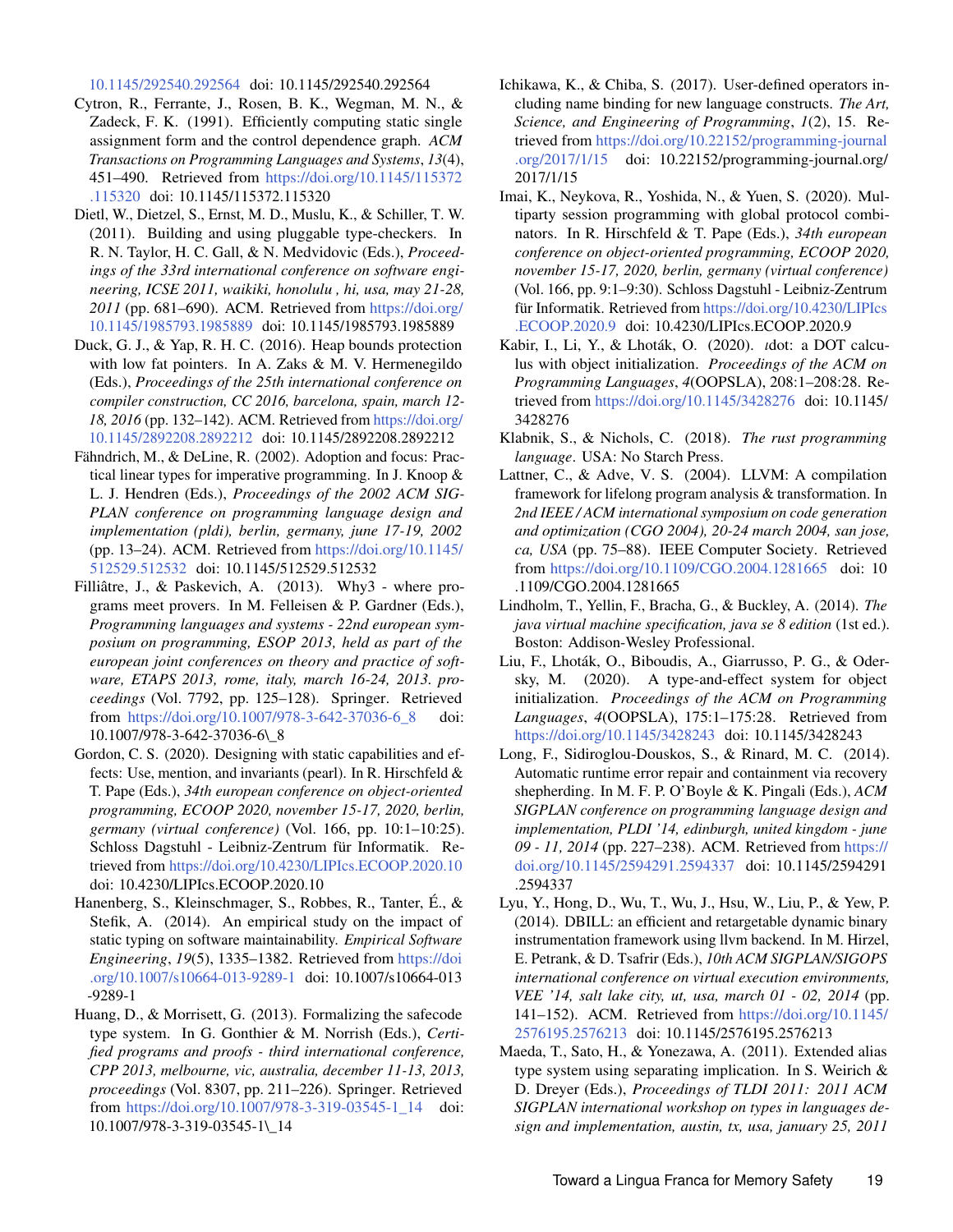(pp. 29–42). ACM. Retrieved from [https://doi.org/10.1145/](https://doi.org/10.1145/1929553.1929559) [1929553.1929559](https://doi.org/10.1145/1929553.1929559) doi: 10.1145/1929553.1929559

- <span id="page-19-7"></span>Marjamäki, D. (2021). *Cppcheck.* Retrieved from [http://](http://cppcheck.sourceforge.net) [cppcheck.sourceforge.net](http://cppcheck.sourceforge.net) ((accessed January 9, 2021))
- <span id="page-19-16"></span>Memarian, K., Gomes, V. B., Davis, B., Kell, S., Richardson, A., Watson, R. N., & Sewell, P. (2019). Exploring c semantics and pointer provenance. *Proceedings of the ACM on Programming Languages*, *3*(POPL), 1–32.
- <span id="page-19-15"></span>Midi, D., Payer, M., & Bertino, E. (2017). Memory safety for embedded devices with nescheck. In R. Karri, O. Sinanoglu, A. Sadeghi, & X. Yi (Eds.), *Proceedings of the 2017 ACM on asia conference on computer and communications security, asiaccs 2017, abu dhabi, united arab emirates, april 2-6, 2017* (pp. 127–139). ACM. Retrieved from [https://doi.org/](https://doi.org/10.1145/3052973.3053014) [10.1145/3052973.3053014](https://doi.org/10.1145/3052973.3053014) doi: 10.1145/3052973.3053014
- <span id="page-19-2"></span>Müller, P., Schwerhoff, M., & Summers, A. J. (2017). Viper: A verification infrastructure for permission-based reasoning. In A. Pretschner, D. Peled, & T. Hutzelmann (Eds.), *Dependable software systems engineering* (Vol. 50, pp. 104–125). IOS Press. Retrieved from [https://doi.org/10.3233/978-1-61499](https://doi.org/10.3233/978-1-61499-810-5-104) [-810-5-104](https://doi.org/10.3233/978-1-61499-810-5-104) doi: 10.3233/978-1-61499-810-5-104
- <span id="page-19-4"></span>Naden, K., Bocchino, R., Aldrich, J., & Bierhoff, K. (2012). A type system for borrowing permissions. In J. Field & M. Hicks (Eds.), *Proceedings of the 39th ACM SIGPLAN-SIGACT symposium on principles of programming languages, POPL 2012, philadelphia, pennsylvania, usa, january 22-28, 2012* (pp. 557–570). New York: ACM. Retrieved from [https://](https://doi.org/10.1145/2103656.2103722) [doi.org/10.1145/2103656.2103722](https://doi.org/10.1145/2103656.2103722) doi: 10.1145/2103656 .2103722
- <span id="page-19-12"></span>Nethercote, N., & Seward, J. (2007). Valgrind: a framework for heavyweight dynamic binary instrumentation. In J. Ferrante & K. S. McKinley (Eds.), *Proceedings of the ACM SIGPLAN 2007 conference on programming language design and implementation, san diego, california, usa, june 10-13, 2007* (pp. 89–100). New York: ACM. Retrieved from [https://doi.org/](https://doi.org/10.1145/1250734.1250746) [10.1145/1250734.1250746](https://doi.org/10.1145/1250734.1250746) doi: 10.1145/1250734.1250746
- <span id="page-19-14"></span>Nguyen, H. H., & Rinard, M. C. (2007). Detecting and eliminating memory leaks using cyclic memory allocation. In G. Morrisett & M. Sagiv (Eds.), *Proceedings of the 6th international symposium on memory management, ISMM 2007, montreal, quebec, canada, october 21-22, 2007* (pp. 15–30). ACM. Retrieved from <https://doi.org/10.1145/1296907.1296912> doi: 10.1145/1296907.1296912
- <span id="page-19-5"></span>Nielson, F., & Nielson, H. R. (1999). Type and effect systems. In E. Olderog & B. Steffen (Eds.), *Correct system design, recent insight and advances, (to hans langmaack on the occasion of his retirement from his professorship at the university of kiel)* (Vol. 1710, pp. 114–136). Springer. Retrieved from [https://doi.org/10.1007/3-540-48092-7\\_6](https://doi.org/10.1007/3-540-48092-7_6) doi: 10.1007/3 -540-48092-7\\_6
- <span id="page-19-8"></span>Nieto, A., Zhao, Y., Lhoták, O., Chang, A., & Pu, J. (2020). Scala with explicit nulls. In R. Hirschfeld & T. Pape (Eds.), *34th european conference on object-oriented programming, ECOOP 2020, november 15-17, 2020, berlin, germany (virtual conference)* (Vol. 166, pp. 25:1–25:26). Schloss Dagstuhl - Leibniz-Zentrum für Informatik. Retrieved from <https://doi.org/10.4230/LIPIcs.ECOOP.2020.25>

doi: 10.4230/LIPIcs.ECOOP.2020.25

- <span id="page-19-17"></span>Pierce, B. C. (2002). *Types and programming languages*. MIT Press.
- <span id="page-19-0"></span>Racordon, D., & Buchs, D. (2020). Featherweight swift: a core calculus for swift's type system. In R. Lämmel, L. Tratt, & J. de Lara (Eds.), *Proceedings of the 13th ACM SIGPLAN international conference on software language engineering, SLE 2020, virtual event, usa, november 16-17, 2020* (pp. 140–154). ACM. Retrieved from [https://doi.org/10.1145/](https://doi.org/10.1145/3426425.3426939) [3426425.3426939](https://doi.org/10.1145/3426425.3426939) doi: 10.1145/3426425.3426939
- <span id="page-19-18"></span>Reynolds, J. C. (1998a). Definitional interpreters for higherorder programming languages. *High. Order Symb. Comput.*, *11*(4), 363–397. Retrieved from [https://doi.org/10.1023/A:](https://doi.org/10.1023/A:1010027404223) [1010027404223](https://doi.org/10.1023/A:1010027404223) doi: 10.1023/A:1010027404223
- <span id="page-19-9"></span>Reynolds, J. C. (1998b). *Theories of programming languages*. Cambridge University Press.
- <span id="page-19-19"></span>Rugina, R., & Rinard, M. C. (2005). Symbolic bounds analysis of pointers, array indices, and accessed memory regions. *ACM Transactions on Programming Languages and Systems*, *27*(2), 185–235. Retrieved from [https://doi.org/10.1145/](https://doi.org/10.1145/1057387.1057388) [1057387.1057388](https://doi.org/10.1145/1057387.1057388) doi: 10.1145/1057387.1057388
- <span id="page-19-10"></span>Rytz, L., Amin, N., & Odersky, M. (2013). A flow-insensitive, modular effect system for purity. In W. Dietl (Ed.), *Formal techniques for java-like programs* (pp. 4:1–4:7). New York, NY: ACM. Retrieved from [https://doi.org/10.1145/2489804](https://doi.org/10.1145/2489804.2489808) [.2489808](https://doi.org/10.1145/2489804.2489808) doi: 10.1145/2489804.2489808
- <span id="page-19-1"></span>Schubert, P. D., Hermann, B., & Bodden, E. (2019). Phasar: An inter-procedural static analysis framework for C/C++. In T. Vojnar & L. Zhang (Eds.), *Tools and algorithms for the construction and analysis of systems - 25th international conference, TACAS 2019, held as part of the european joint conferences on theory and practice of software, ETAPS 2019, prague, czech republic, april 6-11, 2019, proceedings, part II* (Vol. 11428, pp. 393–410). Springer. Retrieved from [https://](https://doi.org/10.1007/978-3-030-17465-1_22) [doi.org/10.1007/978-3-030-17465-1\\_22](https://doi.org/10.1007/978-3-030-17465-1_22) doi: 10.1007/978-3 -030-17465-1\\_22
- <span id="page-19-13"></span>Serebryany, K., Bruening, D., Potapenko, A., & Vyukov, D. (2012). Addresssanitizer: A fast address sanity checker. In G. Heiser & W. C. Hsieh (Eds.), *2012 USENIX annual technical conference, boston, ma, usa, june 13-15, 2012* (pp. 309–318). USENIX Association. Retrieved from [https://www.usenix.org/conference/atc12/](https://www.usenix.org/conference/atc12/technical-sessions/presentation/serebryany) [technical-sessions/presentation/serebryany](https://www.usenix.org/conference/atc12/technical-sessions/presentation/serebryany)
- <span id="page-19-6"></span>Smaragdakis, Y., & Balatsouras, G. (2015). Pointer analysis. *Foundations and Trends in Programming Languages*, *2*(1), 1–69. Retrieved from <https://doi.org/10.1561/2500000014> doi: 10.1561/2500000014
- <span id="page-19-3"></span>Smith, F., Walker, D., & Morrisett, J. G. (2000). Alias types. In G. Smolka (Ed.), *Programming languages and systems, 9th european symposium on programming, ESOP 2000, held as part of the european joint conferences on the theory and practice of software, ETAPS 2000, berlin, germany, march 25 - april 2, 2000, proceedings* (Vol. 1782, pp. 366–381). Berlin: Springer. Retrieved from [https://doi.org/10.1007/](https://doi.org/10.1007/3-540-46425-5_24) [3-540-46425-5\\_24](https://doi.org/10.1007/3-540-46425-5_24) doi: 10.1007/3-540-46425-5\\_24
- <span id="page-19-11"></span>Stepanov, E., & Serebryany, K. (2015). Memorysanitizer: fast detector of uninitialized memory use in C++. In K. Olukotun,